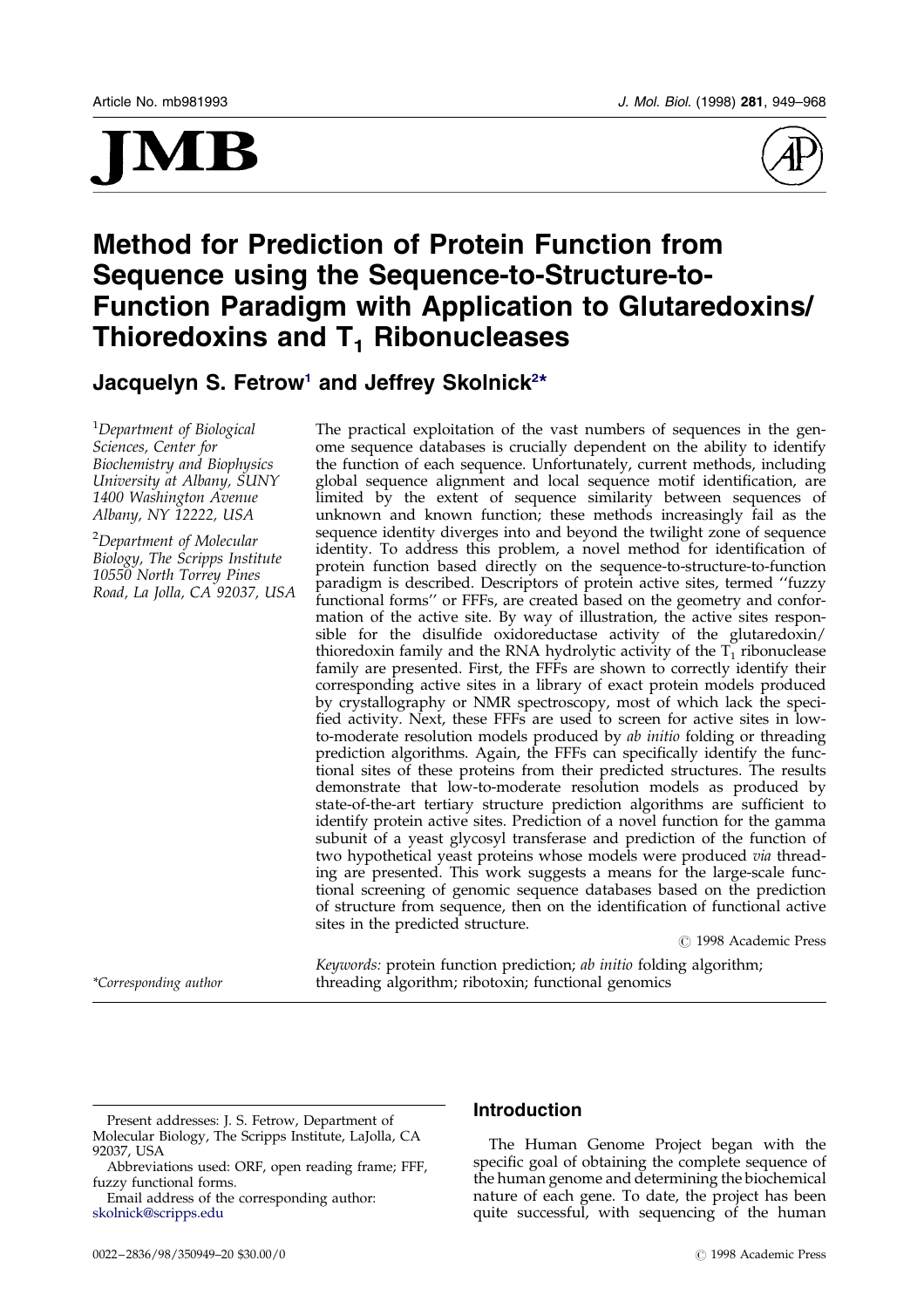genome about 1.2% complete (J. Roach, [http://](http://weber.u.washington.edu/~roach/human_genome_progress2.html) [weber.u.washington.edu/~roach/human\\_genome\\_](http://weber.u.washington.edu/~roach/human_genome_progress2.html) [progress2.html;](http://weber.u.washington.edu/~roach/human_genome_progress2.html) [Gibbs,](#page-17-0) 1995), and is on track for its scheduled completion in the year 2005. Furthermore, the genomes of 14 organisms have been sequenced and published, including Mycoplasma genitalium [\(Fraser](#page-17-0) et al., 1995), Methanococcus jan-naschii (Bult et al., [1996\),](#page-17-0) Haemophilus influenzae [\(Fleischmann](#page-17-0) et al., 1995), Escherichia coli [\(Blattner](#page-17-0) et al., [1997\)](#page-17-0) and Saccharomyces cerevisiae [Mewes](#page-18-0) et al., [1997\).](#page-18-0) Significant progress has been made in mapping and sequencing the genomes of model eukaryotic organisms, such as mouse, Caenorhabditis elegans and Drosophila melanogaster.

One of the goals of the genome project is to develop tools for comparing and interpreting the resulting genomic information [\(Collins](#page-17-0) & Galas, [1993\).](#page-17-0) Researchers must learn where each gene lies and must understand the function of each gene or gene product: is the nucleotide sequence a regulatory region? Does the nucleotide segment produce a gene product? Is the product active as an RNA or a protein molecule? What function does the gene product perform: does it bind to another molecule, is it important for regulation of cellular processes, does it catalyze a chemical reaction? The importance of answering these questions has led to research efforts directed towards understanding or describing the function of each sequence, particularly for protein sequences and open reading frames (ORFs). Most often functional analysis is done by sequence comparison to proteins of known structure or function; however, because of the lack of sequence similarity, these methods fail on about half of the sequences available in the sequence and genome databases [\(Delseny](#page-17-0) et al., [1997;](#page-17-0) [Dujon,](#page-17-0) 1996). Other approaches to function prediction include comparison of the complete [\(Himmelreich](#page-17-0) et al., 1997) microbial genomes sequenced thus far and an analysis of gene clustering [\(Himmelreich](#page-17-0) et al., 1997: [Tamames](#page-18-0) et al., [1997\).](#page-18-0) Some have proposed experimental methods to accomplish aspects of function prediction on a genome-wide basis [\(Fromont-Racine](#page-17-0) et al., 1997; [Sakaki,](#page-17-0) 1996). Here, in contrast, we present a novel method for protein function prediction based on the sequence-to-structure-to-function paradigm, where the protein structure is first predicted from the sequence, then the active site is identified within the predicted structure. Thus, this method requires only knowledge of the protein primary sequence. As will be demonstrated, enzyme active sites can be specifically identified in structures produced by state-of-the-art prediction algorithms where the atomic coordinates are not well defined.

## Sequence alignment methods for function identification

The most common method of function identification from just the sequence is global or local sequence alignment. This technique is based on finding the extent of sequence identity between a given sequence and another whose function is known. Significant sequence identity is a strong indicator that the proteins probably have similar functions. Alignment methods such as BLAST [\(Altschul](#page-16-0) et al., 1990), BLITZ (MPsrch; [Sturrock](#page-18-0) & [Collins,](#page-18-0) 1993), and FASTA [\(Pearson](#page-18-0) & Lipman, [1988\),](#page-18-0) among others, are currently the most powerful techniques for analyzing the many sequences found in the genome databases. Today's methods are robust, fast and powerful for determining the relatedness of protein sequences, particularly when the sequence identity is above 30% and the relationship between proteins is unequivocal.

#### Limits to sequence alignment methods

A major problem with sequence alignment methods for analysis of protein function arises when the sequence similarity goes below the twilight zone of 25 to 30% sequence identity. Currently available programs cannot consistently detect functional and structural similarities when the sequence identity is less than 25% [\(Hobohm](#page-17-0) & [Sander,](#page-17-0) 1995). Matches with 50% amino acid identity over a 40 residue or shorter stretch of sequence regularly occur by chance and relationships between such proteins must be viewed with caution, unless other information is available [\(Pearson,](#page-18-0) [1996\).](#page-18-0) In the worst case, protein sequences or ORFs do not return significant matches to any sequences in the database. For instance, experiments showed that an ORF from an intron in a cyanobacterium tRNA [\(Biniszkiewicz](#page-16-0) et al., 1994) was found to produce a protein with endonuclease activity, but no significant match to known proteins was returned from sequence database searches (D. A. Bonocora & R. P. Shub, personal communication). With the exponential growth in the number of available sequences from the genome sequencing projects, increasing numbers of sequences cannot be aligned with certainty to known proteins on the basis of their sequence alone, and this limits the ability to assign a function to these sequences.

## Functional identification using local sequence motifs

To overcome some of the problems associated with employing sequence alignments to determine protein function, several groups have developed databases of short sequence patterns or motifs designed to identify a given function or activity of a protein. These databases, notably Prosite ([http://](http://expasy.hcuge.ch/sprot/prosite.html) [expasy.hcuge.ch/sprot/prosite.html;](http://expasy.hcuge.ch/sprot/prosite.html) [Bairoch](#page-16-0) et al.,<br>1995), Blocks (http://www.blocks.fhcrc.org; (http://www.blocks.fhcrc.org; [\(Henikoff](#page-17-0) & Henikoff, 1991) and Prints [\(http://](http://www.biochem.ucl.ac.uk/bsm/dbbrowser/PRINTS/PRINTS.html) [www.biochem.ucl.ac.uk/bsm/dbbrowser/PRINT-](http://www.biochem.ucl.ac.uk/bsm/dbbrowser/PRINTS/PRINTS.html)[S/PRINTS.html;](http://www.biochem.ucl.ac.uk/bsm/dbbrowser/PRINTS/PRINTS.html) [Attwood](#page-16-0) & Beck, 1994; [Attwood](#page-16-0) & [Beck,](#page-16-0) 1994; [Attwood](#page-16-0) et al., 1994, 1997), use short stretches of sequence information to identify sequence patterns that are specific for a given function; thus, they avoid the problems arising from the necessity of matching entire sequences. Protein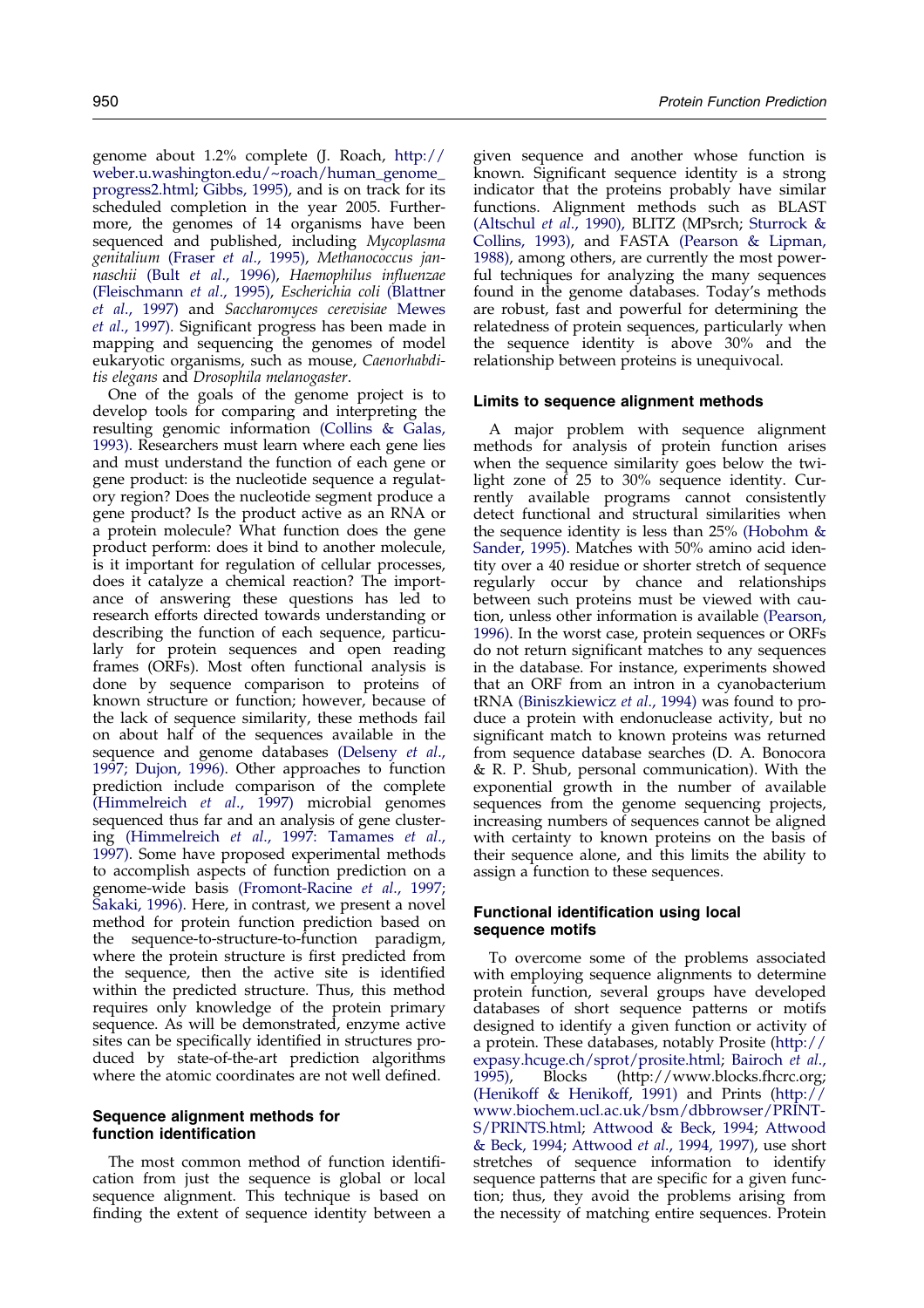function can be identified by either a single, local sequence motif or a set of local motifs. Typically, a local sequence pattern is developed by first identifying the functionally important residues from a literature search. A set of proteins that are known to belong to the family are aligned and, on this basis, the minimal local sequence signature is developed. This signature is then tested against the sequence database and, if false positives are found, the sequence alignment is used to identify conserved residues that are then added to the signature. This process is iterated until a local signature of some specificity is derived. The Prints and Blocks databases use multiple alignment representations to improve the specificity. Developers of the Blocks database have automated the procedure for producing patterns [\(Henikoff](#page-17-0) & Henikoff, 1991). Any newly determined sequence can be rapidly compared to these dictionaries of patterns in Prosite, Prints and Blocks, and if any matches are found, the new sequence can be assigned to the corresponding functional family. In practice, these approaches are quite successful. As a result of their utility and power, the Prosite, Prints and Blocks databases are regularly used by the scientific community.

## Conservation of three-dimensional structure in protein active sites

While use of sequence signatures for protein function prediction is very powerful, they still fail to identify protein function for a variety of reasons, all of which, in principle, stem from the fact that the chemistry required for the functionality of protein active sites arises from their three-dimensional structure. Thus, as sequences diverge, only those residues required for the chemistry of the protein activity will be absolutely conserved. The structure of these active-site residues in three-dimensional space should also be conserved. In general, local sequence motifs will be unable to recognize such conserved three-dimensional structure, especially if it involves residues that are non-local in sequence. Although the Prints [\(Attwood](#page-16-0) et al., 1994) and Blocks [\(Henikoff](#page-17-0) & Henikoff, 1991) databases have attempted to circumvent this problem by developing multiple local sequence signatures for a given functional family, the three-dimensional structure of the active site is still not represented by these one-dimensional sequences. But, it is the threedimensional structure of active site residues that is explicitly conserved, as illustrated by the following examples.

The three-dimensional structure of urease was recently compared to those of adenosine deaminase and phosphotriesterase (Holm & [Sander,](#page-17-0) [1997b\).](#page-17-0) Previous one-dimensional sequence comparison had failed to detect any relationships between these proteins; however, comparison of their three-dimensional structures showed conservation of local structure around the active site, although the global folds are different. This same active-site geometry was then observed in an even larger family of enzymes, with an even greater diversity of overall tertiary structure, that are involved in nucleotide metabolism [\(Holm](#page-17-0) & [Sander,](#page-17-0) 1997b). The geometry of the active site would not be recognized by local sequence signatures or by overall comparison of global tertiary structures, but only from an analysis of the structure of the functional residues around the active site. In another example, an analysis of the ribonucleotide reductases from archaebacteria, eubacteria and eukaryotes shows that critical cysteine residues in the catalytic domain of this enzyme are conserved across all organismal boundaries [\(Tauer](#page-18-0) & [Benner,](#page-18-0) 1997). However, once again based on sequence alignment alone, the ribonucleotide reductases are not obviously related.

The more divergent the sequences are, the more difficult it is to show a familial functional relationship just by sequence comparison, even if the catalytically important residues are invariant. At the limit, proteins with completely different structures can have similar functions. The bacterial and eukaryotic serine proteases, having very different protein structures and very similar active sites [\(Branden](#page-17-0) & Tooze, 1991), illustrate this point. Local sequence signatures would be unable to recognize these proteins as belonging to the same functional family because there would be no sequence similarity other than the identity and relative orientation of the specific active-site residues, which are non-local in sequence.

Thus, based on the above data, one must identify the global fold of a protein and the specific geometric arrangement of the active-site residues. In other words, one needs to determine both the global fold and the local structure of those residues that are functionally important. Local sequence signatures, although very powerful, may not be able to recognize the active-site residues, because sequence information is inherently one-dimensional, while protein active sites are inherently three-dimensional. But, a method based on identifying the conserved structure found in protein active sites could easily recognize the active-site residues and could classify such proteins as belonging to a given functional family.

#### The sequence-to-structure-to-function paradigm and its application to function prediction

In what follows, we describe such a method for identification of protein function based on the sequence-to-structure-to-function paradigm. We make the reasonable assumption that three-dimensional information is important to the chemistry of protein function; therefore, the active-site structure of the residues responsible for that function will be conserved and we can identify it. In this spirit, we develop three-dimensional descriptors of specific protein functions, termed fuzzy functional forms or FFFs, based on the geometry, residue identity,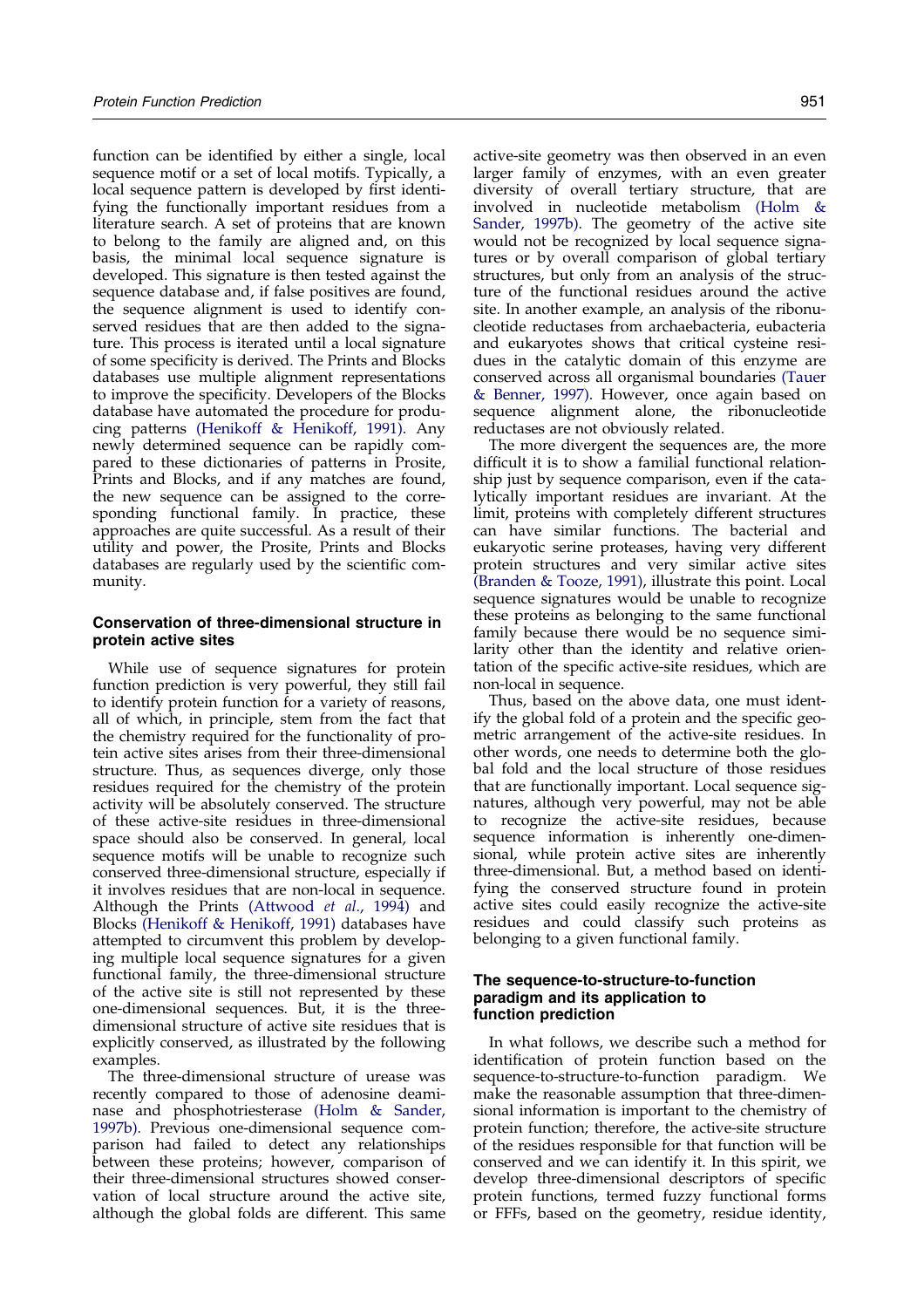<span id="page-3-0"></span>and conformation of protein active sites. These FFFs are based on known crystal structures of members of the functional family and on experimental data available from the literature. The idea is similar in concept to that of Hellinga and Richards, who developed three-dimensional descriptors of metal-binding sites in order to introduce novel binding sites into proteins [\(Hellinga](#page-17-0) et al., [1991;](#page-17-0) Hellinga & [Richards,](#page-17-0) 1991). Instead of making the descriptors overly specific, however, we explore how much they can be relaxed (i.e. made "fuzzy") while still specifically identifying the correct active sites in a database of known structures. We then show that these fuzzy functional descriptors developed on the basis of protein models can identify protein active sites not only from experimentally determined structures, but also from predicted protein structures provided either by ab initio folding algorithms or by threading algorithms. Thus, low-to-moderate resolution structures produced by current structure prediction algorithms are sufficient to identify active sites in these models. These results should allow us to significantly extend the analysis of functional families further into and beyond the twilight zone of sequence similarity, and should allow a more extensive functional analysis of the rapidly expanding genomic databases.

Here, the disulfide oxidoreductase activity of the glutaredoxin/thioredoxin family and the RNA hydrolytic activity of the  $T_1$  ribonuclease family are presented as illustrations and proof-of-principle of the method. First, however, to illustrate the need for a new approach, we discuss the problems arising when local sequence signatures are used to identify the disulfide oxidoreductase activity of the glutaredoxin/thioredoxin family. Next, we describe the development of the FFF for this activity and demonstrate its specificity in identifying active sites in exact protein models. We then show that the FFF can specifically identify active sites in low-to-moderate resolution models produced by either ab initio folding or threading algorithms. Based on the application of the glutaredoxin/thioredoxin FFF to a threading model, a prediction of a novel active site in the gamma subunit of yeast glycosyl transferase and prediction of the active sites for two hypothetical yeast proteins whose functions have not been previously identified by either the Prosite, Prints or Blocks databases are described. Finally, to demonstrate that the result is not exclusive to the glutaredoxin/ thioredoxin family, we present some results for the RNA hydrolytic active site of the  $T_1$  ribonuclease family.

# **Results**

## Analysis of the performance of local sequence motifs for identifying function

As mentioned in the Introduction, local sequence signatures designed for function identification

become increasingly less specific as the number of sequences within a protein family increases. To illustrate this point more fully, we performed an analysis of the Prosite database (Release 13.0, [November,](#page-18-0) 1995). All instances of true positive, false positive and false negative sequences, as identified by the Prosite developers, for each family were collected and the results are plotted in Figure 1. These data clearly demonstrate that local sequence signatures perform quite well on many families, especially when the number of sequences found in a family is low. Of the 1152 patterns in this release of Prosite, 908 (79%) of the patterns were specific for their sequences (using the set of true and false positives and negatives as identified by the Prosite developers). However, as the number of observed instances of a local pattern increases, the number of false positives also tends to increase. For 10.5% of the patterns, 90 to 99% of the selected sequences were true positives, while for the remaining 10.5% of the patterns, less than



Figure 1. Data for 1152 patterns found in the Prosite database (Release 13.0). Fraction is the fraction of true positives (open circles), false positives (filled diamonds), or false negatives (X) found out of the total number of pattern occurrences. True positives, false positives and false negatives are those identified by the Prosite developers. A, All the data for 1152 patterns; B, the same data, with an expanded view of the  $x$ -axis.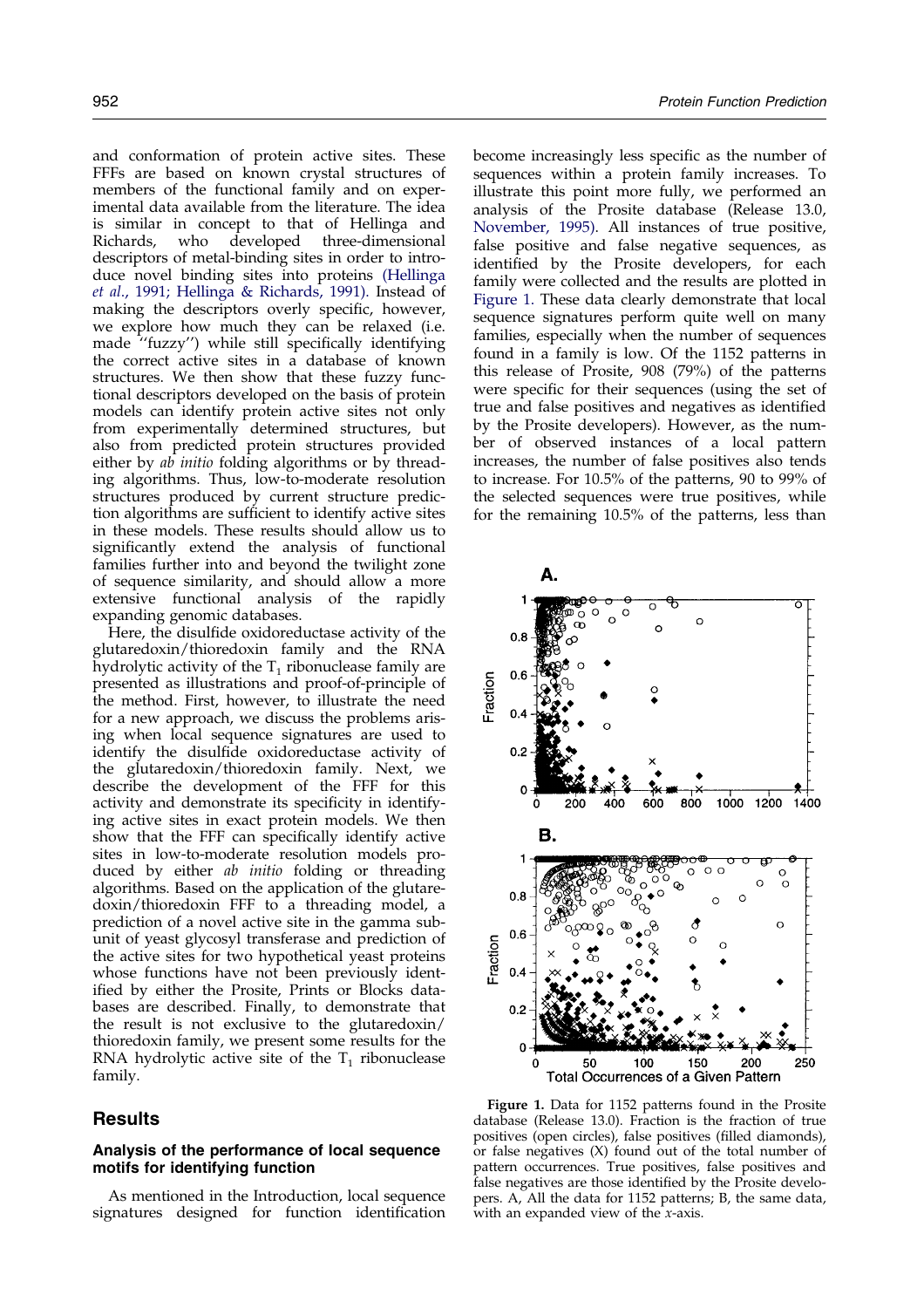<span id="page-4-0"></span>90% of the selected sequences were true positives [\(Figure](#page-3-0) 1).

However, the results illustrated in [Figure](#page-3-0) 1 are not the entire story. The data in [Figure](#page-3-0) 1 were compiled only from those true and false positives and negatives identified by the Prosite developers. But identification of true and false positives and negatives can be ambiguous and can differ among the Prosite, Blocks and Prints databases. The current Prosite database (updated September 10, 1997) lists 111 true positives, five false positives and one false negative for its thioredoxin sequence signature (PS00194). The five false positives (YNC4\_CAEEL, and POLG proteins from four poxyviruses) are not found by the thioredoxin sequence signature in either Blocks or Prints (Table 1). Three other proteins (FIXW\_RHILE, GSBP\_CHICK and RESA\_BACSU) are identified as true positives in the Prosite database. Whether or not they are, in fact, truly thioredoxins, they are variously classified by Prints and Blocks (Table 1).

Database searches can reveal other sequences likely to belong to the thioredoxin family that are not listed in the sequence motif databases. For example, a keyword search of SwissProt [\(Bairoch](#page-16-0) & [Apweiler,](#page-16-0) 1996) via the Sequence Retrieval Sys-

tem (SRS) at EMBL [\(http://www.embl-heidel](http://www.embl-heidelberg.de/srs5)[berg.de/srs5\)](http://www.embl-heidelberg.de/srs5) using the word "thioredoxin" revealed seven additional sequences (Table 1) that were identified as being thioredoxins or probable thioredoxins by the depositors of these sequences. These sequences are variously classified by Prosite, Prints and Blocks (Table 1). One sequence, Y039\_MYCTU, is not recognized by any of these motif databases, demonstrating that some proteins possibly belonging to the thioredoxin family are not found by any of the local sequence signature databases. These results point out the need to enhance or improve the identification of function from protein sequence so as to be able to completely analyze the exponentially increasing genomic databases.

Finally, experimental evidence can suggest other proteins that might belong to the thioredoxin family. YME3\_THIFE is a hypothetical 9.0 kDa protein in the MOBE 3' region (ORF 8) in Thiobacillus ferrooxidans. A clone containing this gene is able to complement an E. coli thioredoxin mutant (Rohrer & [Rawlings,](#page-18-0) 1992), thereby providing some experimental evidence that this hypothetical protein might fall into the glutaredoxin/thioredoxin family. A blast search of a non-redundant

Table 1. Classification of possible thioredoxin sequences by the Prosite, Prints and Blocks motif databases

|                                                                      | Sequence recognized by |                   |               |  |  |  |  |  |
|----------------------------------------------------------------------|------------------------|-------------------|---------------|--|--|--|--|--|
|                                                                      | Prosite                | Prints            | <b>Blocks</b> |  |  |  |  |  |
| A. Sequences inconsistently classified by the three motif databases  |                        |                   |               |  |  |  |  |  |
| <b>FIXW RHILE</b>                                                    | X                      |                   | X             |  |  |  |  |  |
| <b>GSBP CHICK</b>                                                    | X                      | X                 | X             |  |  |  |  |  |
| RESA BACSU                                                           | X                      | $X(2)^a$          | X             |  |  |  |  |  |
| B. Sequences found by keyboard search of SwissProt for "thioredoxin" |                        |                   |               |  |  |  |  |  |
| <b>DSBC HAEIN</b>                                                    |                        |                   | X             |  |  |  |  |  |
| THIO CHLLT                                                           |                        | X(2) <sup>a</sup> | X             |  |  |  |  |  |
| THIO CHRVI                                                           |                        | X                 | X             |  |  |  |  |  |
| THIO RHORU                                                           |                        | X                 |               |  |  |  |  |  |
| YX09 MYCTU                                                           |                        | X                 |               |  |  |  |  |  |
| Y039 MYCTU                                                           |                        |                   |               |  |  |  |  |  |
| YB59 HAEIN                                                           |                        |                   | X             |  |  |  |  |  |
| C. Sequences with some experimental evidence                         |                        |                   |               |  |  |  |  |  |
| YME3 THIFE <sup>b</sup>                                              |                        |                   | X             |  |  |  |  |  |
| D. False positives found by Prosite                                  |                        |                   |               |  |  |  |  |  |
| YNC4 CAEEL                                                           | X                      |                   |               |  |  |  |  |  |
| POLG PVYC                                                            | X                      |                   |               |  |  |  |  |  |
| POLG PVYN                                                            | X                      |                   |               |  |  |  |  |  |
| POLG PVYHU                                                           | X                      |                   |               |  |  |  |  |  |
| POLG PVYO                                                            | X                      |                   |               |  |  |  |  |  |

Prosite, recent Prosite database online; thioredoxin examples updated 9/10/97; [http://expasy.hcuge.ch/cprot/prosite.html;](http://expasy.hcuge.ch/cprot/prosite.html) [Bairoch](#page-17-0) et al. [\(1995\).](#page-17-0)

Prints, search of PWL26.0 database; [http://www.biochem.ucl.](http://www.biochem.ucl.ac.uk.bsm/dbbrowser/PRINTS/PRINTS.html) [ac.uk.bsm/dbbrowser/PRINTS/PRINTS.html;](http://www.biochem.ucl.ac.uk.bsm/dbbrowser/PRINTS/PRINTS.html) [Bleasby](#page-16-0) et al. (1994).

Blocks, search of SwissProt32; [http://www.blocks.fhcrc.org;](http://www.blocks.fhcrc.org) [Bairoch](#page-17-0)

<sup>a</sup> Prints uses three different sequence signatures to recognize the thioredoxins; (2) means that this sequence was recognized by only two

of the three signatures.<br> $b^b$  A plasmid in *E. coli* expressing this gene product complements a thioredoxin mutant, providing experimental evidence that this protein may be a glutaredoxin or thioredoxin (Rohrer & [Rawlings,](#page-18-0) 1992).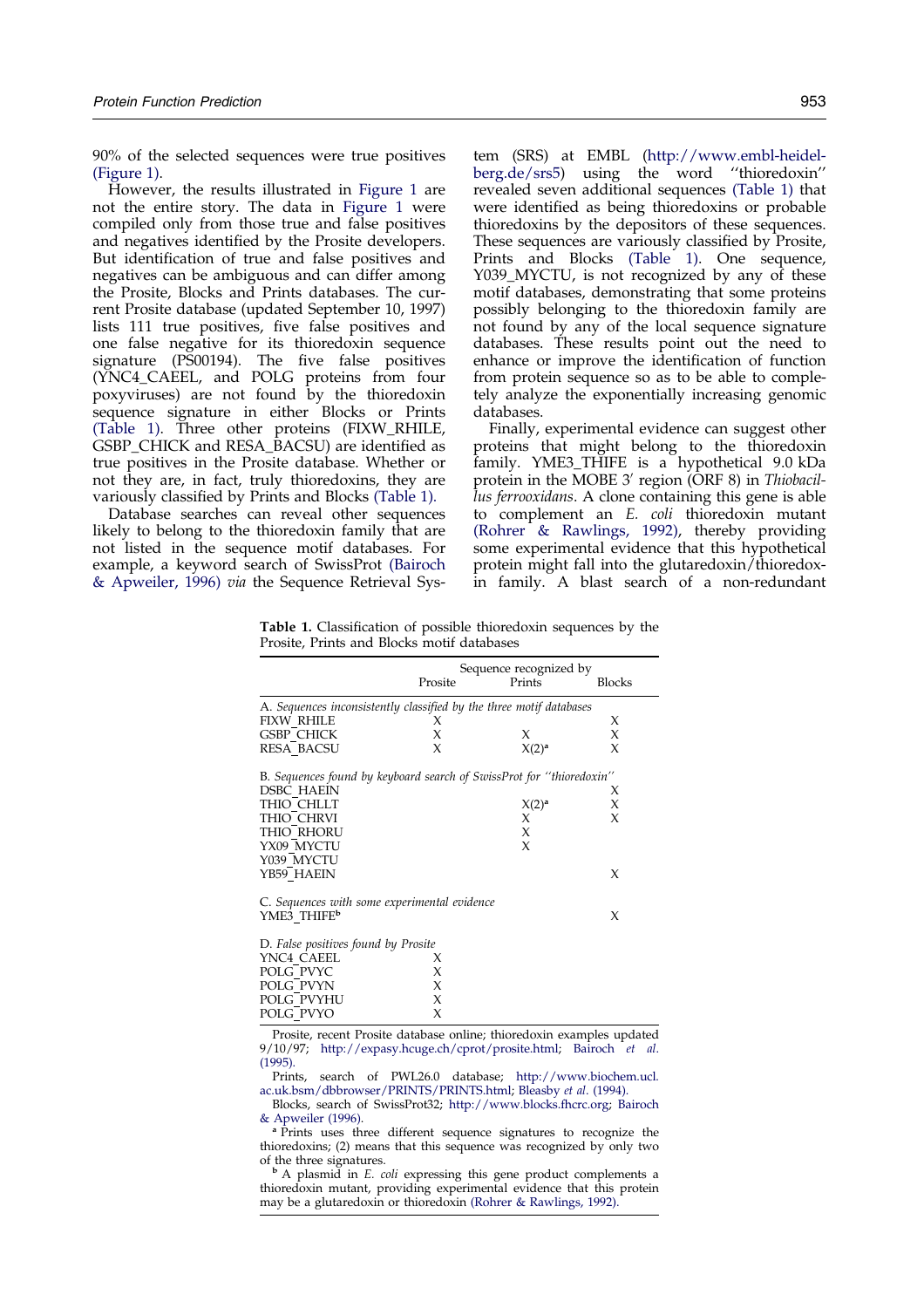sequence database (Genbank CDS translations, PDB, SwissProt and PIR; [http://www.ncbi.](http://www.ncbi.nlm.nih.gov/BLAST/blast-databases.html) [nlm.nih.gov/BLAST/blast-databases.html\)](http://www.ncbi.nlm.nih.gov/BLAST/blast-databases.html) using YME3\_THIFE as the search sequence produces two significant matches and two sequence twilight zone matches. The significant matches are to a periplasmic hydrogenase from D. vulgaris (PHFL\_DESVO) and an open reading frame (ORF-R5) from Anabaena. One of the two twilight zone matches is to GLRX\_METTH, a glutaredoxin-like protein from Methanobacterium thermoautotrophicum. GLRX\_ METTH itself exhibits significant sequence similarity to a number of thioredoxins. Examination of the sequence alignment between GLRX\_METTH and YME3\_THIFE shows that the active-site cysteine residues are conserved. Thus, this hypothetical protein, YME3\_THIFE, is very weakly similar to GLRX\_METTH and probably belongs to the glutaredoxin/thioredoxin family. Even though YME3\_THIFE can be identified by weak sequence similarity and there is experimental evidence that it belongs to this family, the sequence is not identified as such by Prosite, because it contains only a portion of either the glutaredoxin or thioredoxin Prosite signatures (Figure 2). Furthermore, it is not found by Prints, but is classified as a glutaredoxin (because of the weak sequence similarity found by the BLAST alignment to GLRX\_METTH) by Blocks [\(Table](#page-4-0) 1). These examples further illustrate the need to expand the ability to identify protein function from sequence, the power and utility of these sequence signature databases notwithstanding.

## Development of a FFF for the disulfide oxidoreductase activity of the glutaredoxin/ thioredoxin protein family

The glutaredoxin/thioredoxin protein family is composed of small proteins that catalyze thiol-disulfide exchange reactions  $via$  a redox-active pair of cysteine residues in the active site (Yang & [Wells,](#page-19-0) [1991a,b\).](#page-19-0) While glutaredoxins and thioredoxins catalyze similar reactions, they are distinguished by their differential reactivity. Glutaredoxins contain a glutathione-binding site, are reduced by glutathione (which is itself reduced by glutathione reductase), and are essential for the glutathionedependent synthesis of deoxyribonucleotides by ribonucleotide reductase [\(Holmgren](#page-18-0) & Aslund, [1995\).](#page-18-0) In contrast, thioredoxins are reduced directly by the specific flavoprotein thioredoxin reductase and act as more general disulfide reductases [\(Holmgren](#page-18-0) & Bjornstedt, 1995). Ultimately, however, reducing equivalents for both proteins come from NADPH. Protein disulfide isomerases (PDIs) have been found to contain athioredoxin-like domain and thus have a similar activity [\(Kemmink](#page-18-0) et al., [1995,](#page-18-0) [1997\).](#page-18-0)

The active site of the redoxin family contains three invariant residues: two cysteines and a cisproline. Mutagenesis experiments have shown that the two cysteine residues separated by two residues are essential for significant protein function. The side-chains of these two residues are oxidized and reduced during the reaction [\(Bushweller](#page-17-0) *et al.*, [1992;](#page-17-0) Yang & Wells, [1991a\).](#page-19-0) These two cysteine residues are located at the N terminus of an a-helix. Peptide studies have suggested that the positive end of the helix macrodipole affects the ionization of the cysteine residues and is thus conjectured to be important for protein function [\(Kor](#page-18-0)temme & [Crieghton,](#page-18-0) 1995, 1996), although alternative views have been expressed [\(Dyson](#page-17-0) et al., [1997\).](#page-17-0) Another unique feature of the redoxin family is the presence of a cis-proline residue located close to the two cysteine residues in structure, but not in sequence. While this proline residue is structurally conserved in all glutaredoxin and thioredoxin structures [\(Katti](#page-18-0) et al., 1995) and is invariant in aligned sequences of known glutaredoxins and thioredoxins, its functional importance is unknown. Other residues, particularly charged residues, have been shown to be important for the specific thiol characteristics of the cysteine residues, but are not essential and can vary within the family [\(Dyson](#page-17-0) et al., 1997).

The FFF for the disulfide oxidoreductase activity of the glutaredoxin/thioredoxin family was built as described in Methods and outlined in [Figure](#page-6-0) 3. The literature information incorporated into the FFF is described above. The structure of the active site was taken from the three-dimensional structural comparison of bacteriophage T4 glutaredoxin, 1aaz [\(Eklund](#page-17-0) et al., 1992), human thioredoxin, 4trx [\(Forman-Kay](#page-17-0) et al., 1990) and disulfide bond formation protein, 1dsb [\(Martin](#page-18-0) et al., 1993). The superposition of the active sites of these three pro-teins is shown in [Figure](#page-7-0)  $4A$ , with the  $\alpha$ -carbon distances between the relevant residues used to create the FFF shown in [Table](#page-8-0) 2. The set of  $\alpha$ -carbon dis-

FSAG C P<br>TSPT C P YME3 THIFE: K V E  $\mathbf v$  $\mathbf{C}$ **OT** S  $\mathbf{A}$ TE. Τ.  $C$   $\overline{PM}$  $\mathbf{v}$ GLRX METTH:  $\overline{M}$  $F$  $\mathbf{A}$ **IE** ٦T  $[LIVD] - [FYSA] - x(4) - C - [PV] - [FYW] - C - x(2) - [TAV] - x(2,3) - [LIV]$ Glrx: Thx: [LIVMF]-[LIVMSTA]-x-[LIVMFYC]-[FYWSTHE]-x(2)-[FYWGTN]-C-[GATPLVE]-[PHYWSTA]-C $x(6) - [LIUMFYWT]$ 

Figure 2. A comparison of the local sequences of GLRX\_METTH, a "glutaredoxin-like" protein assigned to be a glutaredoxin by the Prosite sequence signature PS00195; YME3\_THIFE, a protein not recognized by the Prosite or Prints sequence signature; and the Prosite sequence signature for the glutaredoxins (Glrx, PS00195). The sequences are aligned with the Glrx signature for easy comparison. The Prosite sequence signature for the thioredoxins (PS00194) is presented. It can be seen that the YME3-THIFE sequence does not match the thioredoxin signature either.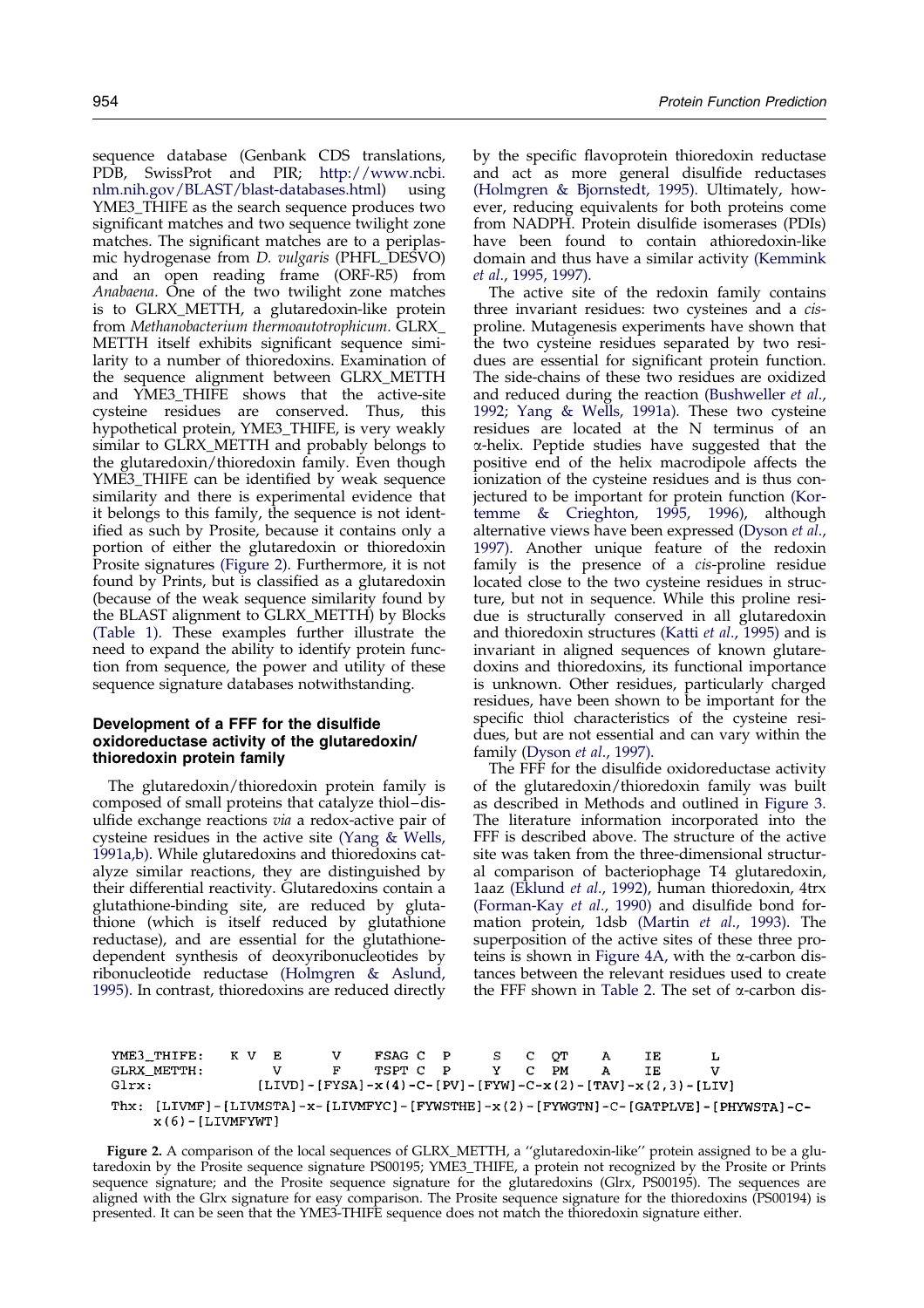<span id="page-6-0"></span>

Figure 3. Outline of the protocol for producing a FFF. Information from library searches, multiple sequence alignments, and examination of tertiary structures are used to identify residues that are functionally important. From there, the FFF is defined and validated first on high-resolution crystal and solution structures, then on low-to-moderate resolution models of known structures, and finally on predicted models. At each of these steps, we ask whether the FFF is unique and specific for the given activity. If it is not, the active-site residues are re-evaluated and additional constraints are added to the FFF to make it more specific. This procedure was used to create the disulfide oxidoreductase and  $T_1$  ribonuclease FFFs, as shown by the data presented in [Table](#page-8-0) 2.

tances that define the FFF and their location with respect to the active site are indicated by dotted lines. The following FFF was thus developed: two cysteine residues separated by two residues and an  $\alpha$ -carbon distance of 5.5 ( $\pm$ 0.5) Å. These cysteine residues must be close to a proline residue. The  $\alpha$ -carbon distance from Cys(i) to the proline residue is 8.5 ( $\pm$ 1.5) Å and that from Cys( $i + 3$ ) is 6.5  $(\pm 1.5)$  Å. These three sets of distances comprise the distances-only FFF of the glutaredoxin/thioredoxin family. The definition of the FFF itself and the specific geometric information used to create the FFF are shown in [Table](#page-8-0) 2. There is some evidence that the cysteine residues must be at the N terminus of a helix because of the effect of the helix macrodipole on the sulfhydryl ionization macrodipole on [\(Kortemme](#page-18-0) & Crieghton, 1995, 1996); however, this

evidence is disputed [\(Dyson](#page-17-0) et al., 1997), so this characteristic is applied only if necessary.

## Application of the glutaredoxin/thioredoxin FFF to exact protein structures

The distances-only FFF [\(Figure](#page-7-0) 4 and [Table](#page-8-0) 2) is almost sufficient to uniquely distinguish proteins belonging to the glutaredoxin/thioredoxin family from a data set of 364 non-redundant proteins taken from the Brookhaven database. For this set of 364 proteins, 13 have the sequence signature- $C-X-X-C$ . Of these, only three, 1thx (thioredoxin), 1dsbA (protein disulfide isomerase, chain A) and 1prcM (photosynthetic reaction center, chain M) have a proline residue within the distances speci- fied in [Table](#page-8-0) 2. Of these three, only 1thx and 1dsb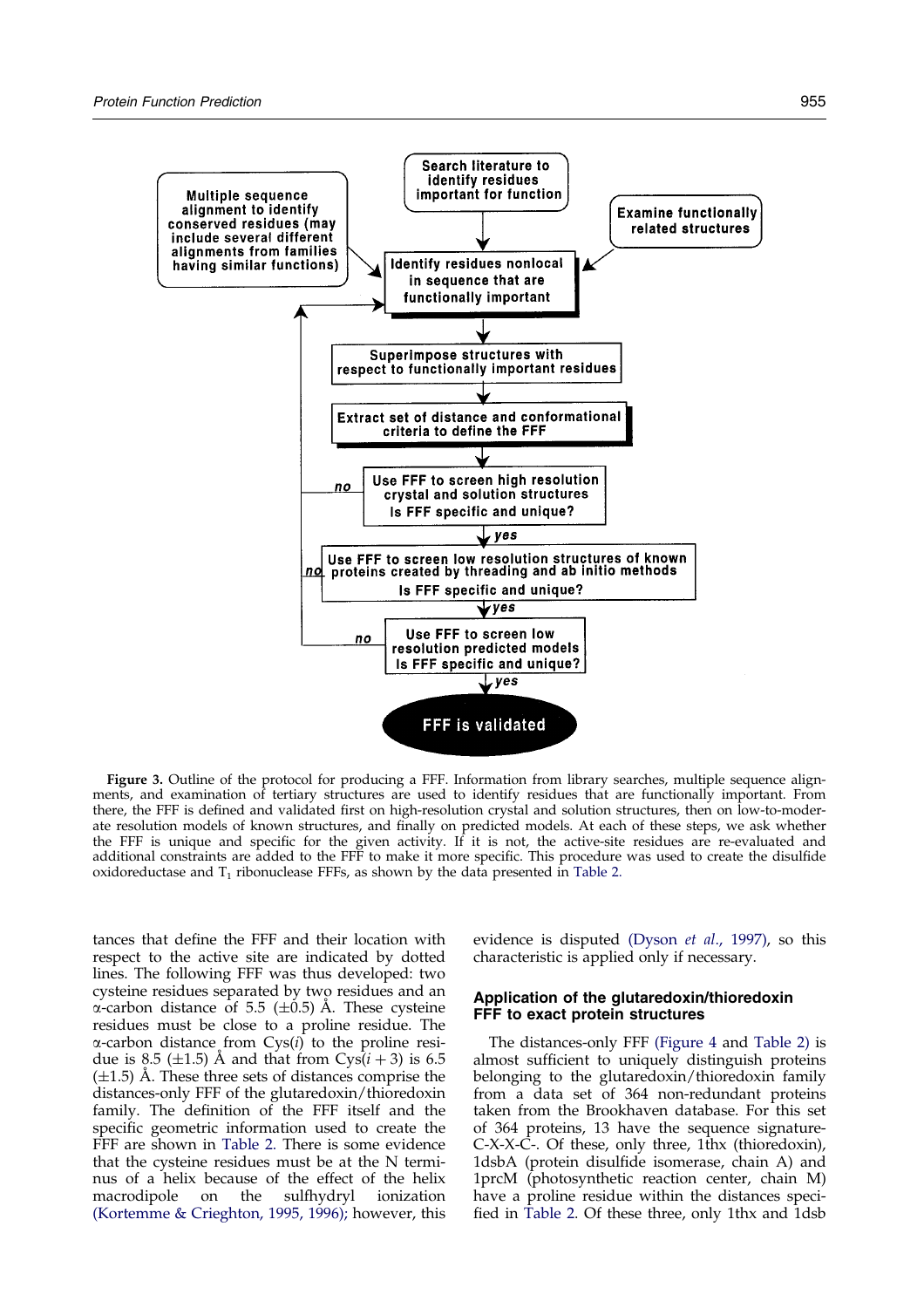<span id="page-7-0"></span>

Figure 4. A, Structure of the proteins used to describe the disulfide oxidoreductase FFF, T4 glutaredoxin, laaz, chain A [\(Eklund](#page-17-0) et al., 1992; gray ribbon), human thioredoxin, 4trx [\(Forman-Kay](#page-17-0) et al., 1990; blue ribbon) and proline disulfide isomerase, 1dsb, chain A [\(Martin](#page-18-0) et al., [1993;](#page-18-0) green ribbon), and an enlargement of the active site of these proteins. The enlargement shows that the active-site structure of these proteins is conserved, although the structure of the rest of the proteins is very different. The backbone atoms of the two cysteine residues and the cis-proline residue were superimposed and the side-chains of the two cysteine residues (yellow) and the proline residue (magenta) are shown as black ball and stick models. The helix containing the cysteine residues is shown in orange and the N-terminal turn of this helix is cyan. The two residues on either side of the proline residues are shown as a gray ribbon. The  $C^{\alpha}-C^{\alpha}$ distances taken from these proteins used to define the FFF are shown in [Table](#page-8-0) 2 and are indicated in the

have their cysteine residues positioned at or near the N terminus of a helix. These two proteins are the only two "true positives" in the test data set, thereby showing that this simple FFF is quite specific for identifying the disulfide oxidoreductase active site of the glutaredoxin/thioredoxin protein family. When the requirement that the cysteine residues be at the N terminus of a helix is included, then the 1prc-M site is also eliminated, making the FFF absolutely specific for the glutaredoxin/thioredoxin disulfide oxidoreductase FFF.

To explore the "fuzziness" of this active-site descriptor, the allowed variance in the Cys-Pro and Cys-Cys a-carbon distances was uniformly increased in increments of  $\pm 0.1$  A. Upon increasing the allowed distances by  $\pm 0.1$  Å, 1fjm [\(Goldberg](#page-17-0) et al., [1995\),](#page-17-0) a serine/threonine phosphatase, 1lct (Day et al., [1993\),](#page-17-0) a lactoferrin, and 1prc-C [\(Deisenhofer](#page-17-0) et al., 1995), the C-chain of the photosynthetic reaction center, were also selected by the distances-only FFF. The Cys-Cys-Pro site in 1fjm is curiously similar to that found in the glutaredoxin/thioredoxin family, including the proline residue being in a cis-conformation, but the cysteine residues are at the C terminus, not the N terminus, of a helix. 1lct, an iron transport protein, contains a proline residue near a cluster of metal-binding cysteine residues and these are in a very irregular structure, not in a helix. In 1prc-M, the Cys-Cys-Pro structural motif is located along one face of a transmembrane helix, near the C terminus of that helix. In 1pcr-C, the Cys-Cys-Pro motif is located in another very irregular region. Thus, even when relaxed or fuzzy descriptors are used, all four proteins found by the distances-only FFF are eliminated when the helix requirement is included. When the distance constraints are relaxed even further to  $\pm 0.3$  Å, only one other protein, 2fd2 [\(Soman](#page-18-0) et al., [1991\),](#page-18-0) a ferredoxin, is selected. Ferredoxin is another metal-binding protein. Again, the cysteine residues are found in a non-regular structural region, not in a helix. It is important to note that when the cysteine residues are required to be at the N terminus of a helix, all of these false positives are no longer recognized, even when the FFF distance constraints are further relaxed by  $\pm 0.3$  Å from the distances and their allowed variances shown in [Table](#page-8-0) 2.

Figure by dotted lines. B, Sequence alignment of the laaz (THIO\_BPT4), 1dsb, chain A (DSBA\_ECOLI) and 4trx (THIO\_HUMAN), the three proteins used to create the FFF, and 1ego (GLRl\_ECOLI), the protein whose structure was predicted using the MONSSTER ab initio folding algorithm, The two cysteine residues and the *cis*proline residue involved in the active site and specifically selected by the FFF are shown in bold and underlined. The Figure was created using Pileup (Winsconsin Package, [Version](#page-18-0) 8, 1994, Genetics Computer Group). Comparison of A and B shows that the active-site residues in these proteins are conserved in the structure, but are not close in the sequence.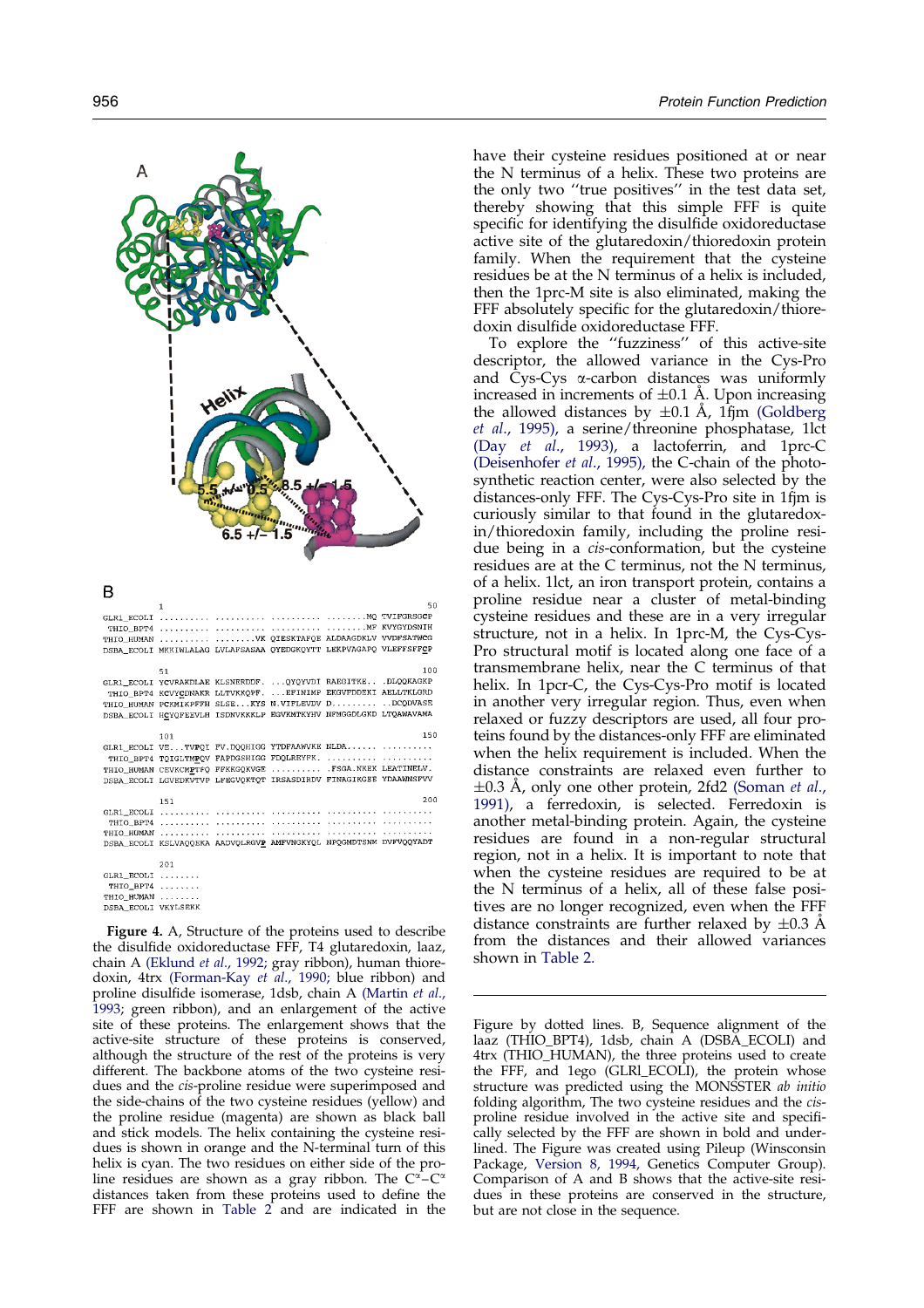| Residues involved<br>in FFF                                       |            |       |       | Distance in training proteins |       |       | Mean   | SD      | FFF-DIST- FFF-Var- | FFF definition | Test<br>structure |
|-------------------------------------------------------------------|------------|-------|-------|-------------------------------|-------|-------|--------|---------|--------------------|----------------|-------------------|
| A. Disulfide oxidoreductase FFF of the glutaredoxins/thioredoxins |            |       |       |                               |       |       |        |         |                    |                |                   |
|                                                                   |            | 1aazA | 1aazB | 1dsbA                         | 1dsbB | 4trx  |        |         |                    |                | 1ego              |
| Cys(i)                                                            | Pro        | 7.93  | 8.15  | 7.47                          | 7.70  | 10.55 | 8.360  | 1.25028 | 8.5                | 1.5            | 7.48              |
| $Cys(i+3)$                                                        | Pro        | 5.01  | 5.17  | 5.61                          | 5.28  | 6.27  | 5.468  | 0.49932 | 6.5                | 1.5            | 5.60              |
| Cys(i)                                                            | $Cys(i+3)$ | 5.27  | 5.21  | 5.18                          | 5.55  | 5.54  | 5.350  | 0.18097 | 5.5                | 0.5            | 5.33              |
| B. RNA hydrolytic FFF of the $T_1$ ribonucleases                  |            |       |       |                               |       |       |        |         |                    |                |                   |
|                                                                   |            | 1rtu  | 1fus  | 1rms                          |       |       |        |         |                    |                | 9rnt              |
| His                                                               | $His*$     | 15.20 | 16.70 | 15.97                         |       |       | 15.950 | 0.6577  | 15.9               | 1.5            | 15.63             |
| His                                                               | Glu        | 5.36  | 5.84  | 5.71                          |       |       | 5.637  | 0.2221  | 5.7                | 0.5            | 5.79              |
| His*                                                              | Glu        | 13.03 | 12.90 | 21.44                         |       |       | 12.580 | 0.2773  | 12.6               | 1.0            | 11.95             |
| Tyr                                                               | Phe        | 13.03 | 16.40 | 16.62                         |       |       | 16.580 | 0.1290  | 16.5               | 0.5            | 16.43             |
| Tyr                                                               | Arg        | 10.50 | 10.20 | 10.25                         |       |       | 10.330 | 0.1473  | 10.3               | 0.5            | 10.29             |
| Phe                                                               | Arg        | 9.61  | 9.34  | 9.40                          |       |       | 9.450  | 0.1418  | 9.5                | 0.5            | 9.59              |
| His                                                               | Tyr        | 4.87  | 5.02  | 5.13                          |       |       | 5.007  | 0.1305  | 5.0                | 0.5            | 5.07              |
| His                                                               | Phe        | 14.47 | 15.60 | 15.28                         |       |       | 15.120 | 0.5866  | 15.2               | 1.0            | 15.28             |
| His                                                               | Arg        | 10.44 | 11.30 | 10.94                         |       |       | 10.900 | 0.4366  | 11.0               | 1.0            | 11.16             |
| His*                                                              | Tyr        | 16.06 | 16.10 | 15.86                         |       |       | 16.010 | 0.1286  | 15.80              | 1.0            | 15.32             |
| His*                                                              | Phe        | 4.67  | 4.60  | 4.63                          |       |       | 4.633  | 0.0351  | 4.6                | 0.5            | 4.64              |
| His*                                                              | Arg        | 8.72  | 8.79  | 8.50                          |       |       | 8.670  | 0.1513  | 8.6                | 0.5            | 8.48              |
| Glu                                                               | Tyr        | 7.36  | 7.10  | 7.13                          |       |       | 7.197  | 0.1422  | 7.2                | 0.5            | 7.24              |
| Glu                                                               | Phe        | 21.17 | 11.80 | 11.77                         |       |       | 11.900 | 0.2309  | 11.9               | 0.5            | 11.96             |
| Glu                                                               | Arg        | 6.33  | 6.16  | 5.87                          |       |       | 6.120  | 0.2326  | 6.1                | 0.5            | 6.00              |

<span id="page-8-0"></span>Table 2. The distance data used to derive each FFF, a description of each FFF, and comparison to test structures

The residues in each family used to define the FFF are shown in [Figures](#page-7-0) 4A and [7B.](#page-12-0) In the glutaredoxin/thioredoxin family, two cysteine residues separated by two residues and a proline residue are used. In the  $T_1$  ribonucleases, six residues are used: the nucleophilic triad consisting of two histidine residues, His and His\*, with the former (latter) closer to the N(C) terminus and a glutamic acid residue, and the transition state for stabilization triad consisting of a tyrosine, an arginine and a large hydrophobic residue (phenylalanine in 1rtu, 1fus and 1rms). For the  $T_1$  ribonucleases FFF, the first three lines are the nucleophilic triad; the next three lines are for the transition state stabilization triad; and the last nine lines are the distances between the two triads. Exact  $C^{\alpha}-C^{\alpha}$  distances for the relevant residues in the proteins used to define each FFF are presented (1aazA, 1aazB, 1dsbA, 1dsbB and 4trx for the glutaredoxin/thioredoxin family, and 1rtu, 1fus and 1rms for the  $T_1$  ribonuclease family). Mean is the mean of the  $\alpha$ -carbon distances (in Å) found in these structures; SD is the standard deviation for this distribution of distances. The columns FFF-DIST and FFF-Var are the data that describe the FFF: DIST is the C<sup> $\alpha$ </sup>-C<sup> $\alpha$ </sup> distance and Var is the variation allowed in these interatomic distances. In most cases, DIST is close to the mean distance found in proteins used to define the FFF (and is derived using the set of 364 PDB structures and is chosen to eliminate false positives, and Var is correlated with the standard deviation for the distribution of distances found in the same set. In the last column, the distances for (A) 1ego (Xia et al., [1992\)](#page-19-0) and (B) 9rnt (Martinez-Oyanedel et al., 1991), the test proteins that were not used to define the FFF but were used to test its definition, are given for comparison.

## Application of the glutaredoxin/thioredoxin FFF to predicted protein models produced by an ab initio folding algorithm

Current ab initio protein structure prediction algorithms can often generate inexact models of proteins or protein fragments with a  $3$  to  $6$  Å backbone coordinate root-mean-square deviation (cRMSD) from the native structure [\(Aszodi](#page-16-0) et al., [1995;](#page-16-0) [Friesner](#page-17-0) & Gunn, 1996; [Mumenthaler](#page-18-0) & [Braun,](#page-18-0) 1995; [Ortiz](#page-18-0) et al., 1998; [Smith-Brown](#page-18-0) et al., [1993;](#page-18-0) [Srinivasan](#page-18-0) & Rose, 1995). Is the glutaredoxin/thioredoxin FFF sufficient to identify the active site of such an inexact model of a protein, or is a high-resolution crystal or solution structure required? The structure of E. coli glutaredoxin, 1ego (Xia *et al.*, [1992\),](#page-19-0) was predicted with a 5.7  $\AA$  $cRMSD$  of the  $\alpha$ -carbon atoms by the MONSSTER algorithm [\(Skolnick](#page-18-0) et al., 1997). Furthermore, the sequence of this glutaredoxin exhibits less than 30% sequence identity with any of the three structures used to create the FFF [\(Figure](#page-7-0) 4B). The disul fide oxidoreductase FFF was applied to 25 "correct" structures and 56 "incorrect" or "mis-

folded'' structures generated by MONSSTER for the 1ego sequence during the isothermal runs. The distances-only FFF specifically selected all 25 egolike structures as belonging to the redoxin family and rejected all 56 misfolded structures. A set of 267 correctly and incorrectly predicted structures produced by the MONSSTER algorithm for five other proteins was then created. The distances-only glutaredoxin/thioredoxin FFF was specific for the correctly folded ego structures and did not recognize any of the correctly or incorrectly folded structures of these other proteins. Inclusion of the more specific criterion that the cysteine residues be at the N terminus of a helix did not change these results.

To further explore the allowed fuzziness of the FFF as applied to these inexact models, the distance constraints were again relaxed. When the allowed variance in the  $\alpha$ -carbon distances shown in Table 2 was relaxed by an additional  $\pm 0.2$  Å, the FFF was still absolutely specific for all correctly folded 1ego structures. When the variance was relaxed to  $\pm 0.3$  Å, the distances-only FFF picked up two of the 56 misfolded 1ego structures, in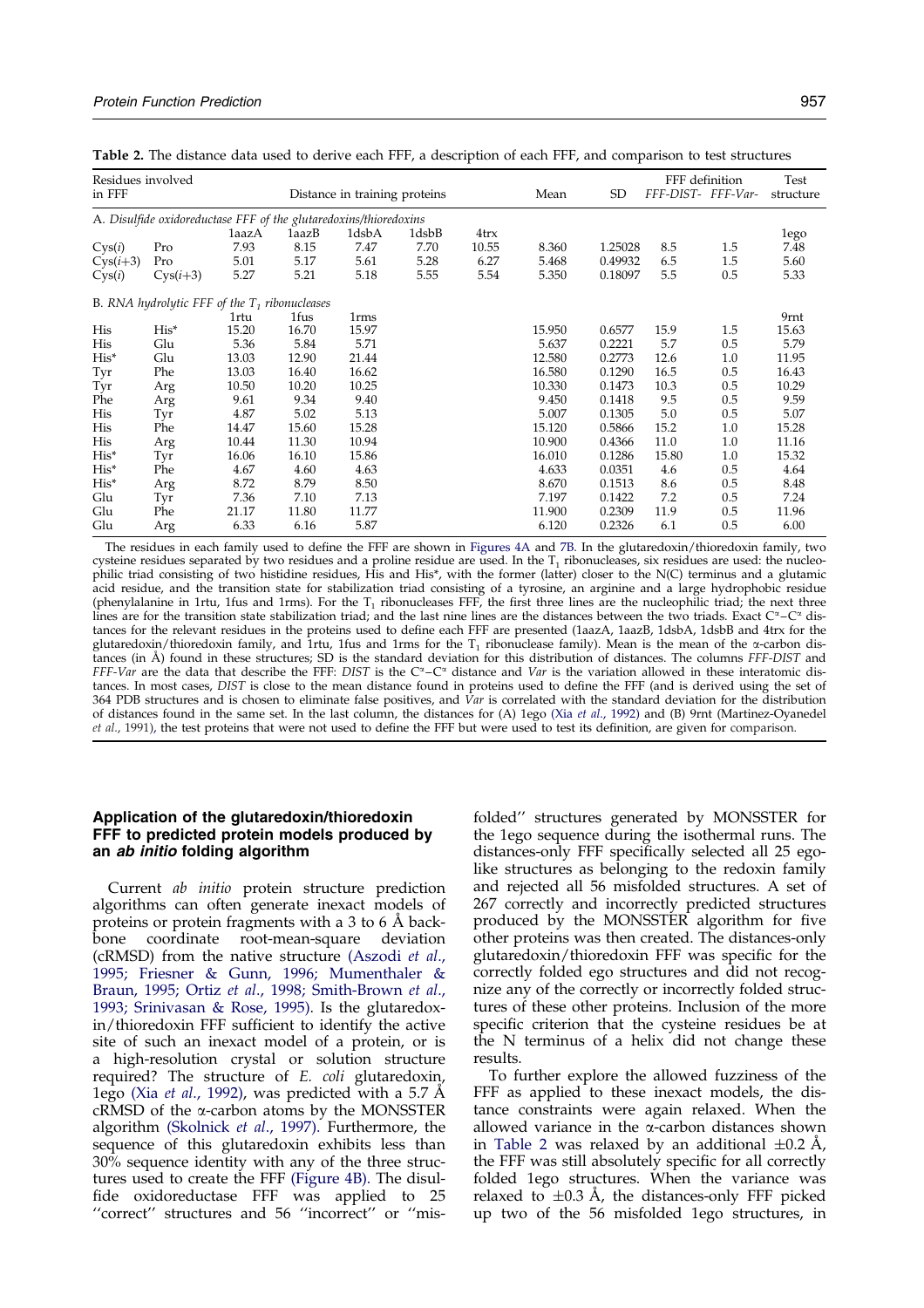<span id="page-9-0"></span>addition to the 25 correctly folded structures. When the allowed variance was further relaxed to  $\pm 0.5$  A, no additional incorrectly folded structure was selected. These results demonstrate the speci ficity and the uniqueness of the glutaredoxin/ thioredoxin disulfide oxidoreductase FFF for low resolution models of protein structure by ab initio folding algorithms.

## Application of the glutaredoxin/thioredoxin disulfide oxidoreductase to models built using threading or inverse folding algorithms

The FFF concept can be applied to proteins that have been folded by an *ab initio* folding algorithm, but such state-of-the-art algorithms are too slow to permit genome-wide screening. Thus, for largescale screening, it would be most useful if the FFFs could be applied to three-dimensional protein models produced by threading or inverse folding algorithms. To be useful for genome-wide screening, the procedure must recognized proteins that could not be detected by standard sequence analysis methods. Thus, we applied the disulfide oxidoreductase FFF to several putative proteins from the yeast genome database [\(Mewes](#page-18-0) et al., [1997\).](#page-18-0) The selected protein sequences were aligned

to a database of 301 non-homologous protein structures [\(Fischer](#page-17-0) et al., 1996) using an inverse folding or threading algorithm [\(Jaroszewski](#page-18-0) et al., 1998). Models were built using automatic scripts, as described in Methods. Without further relaxation, these models were screened using the glutaredoxin/thioredoxin FFF.

A total of eight ORFs from the S. cerevisiae genome database were tested (Table 3). Six were identified by the combination of threading and FFF as containing the disulfide oxidoreductase active site: one protein is predicted to belong to the protein disulfide isomerase family (S67190); one sequence that the depositors identify as a hypothetical thioredoxin (YCX3\_YEAST); one sequence, which has no detectable sequence similarity to any glutaredoxin or thioredoxin, identified as the gamma subunit of glycosyl transferase (OSTG\_YEAST); and three hypothetical proteins, one having very distant sequence similarity to glutaredoxin from rice (S51382), one with very distant sequence similarity (insignificant by the Blast score) to the glutaredoxin from Methanococcus thermoautoformicum (S70116), and one with no similarity to any glutaredoxin or thioredoxin by Blast (YBR5\_YEAST). Of these six, only YCX3\_YEAST, S67190, and S70116 were identified as a glutaredoxin or thioredoxin by at

Table 3. Results of the application of threading and the glutaredoxin/thioredoxin disulfide oxidoreductase FFF to eight sequences from the yeast genome database

| Sequence          | Blast | PS     | P(PS)  | P(B)   | B | Aligns                                    | Signif.                    | Active-site res.                                  | Name                                  |
|-------------------|-------|--------|--------|--------|---|-------------------------------------------|----------------------------|---------------------------------------------------|---------------------------------------|
| YCX3_YEAST        | X     | X      | $\chi$ | X      | X | 2trxA<br>$2$ trx $A$<br>$2$ trx $A$       | 48.1<br>498.3<br>101.2     | C55,C58,P98                                       | Hypothetical thrx-like protein        |
| S67190            | X     | $\chi$ | $\chi$ | $\chi$ | X | $2$ trx $A$<br>$2$ trx $A$<br>$2$ trx $A$ | 5464.9<br>1736.8<br>2200.6 | C59,C62,P105                                      | MPD1 prot                             |
| S70116            | X     |        |        |        | X | 1ego<br>$2$ trx $A$<br>$2$ trx $A$        | 7.6<br>17.6<br>13.5        | C31,C34,P79                                       | Hypothetical protein                  |
| S51382            | X     |        |        |        |   | 1ego<br>$2$ trx $A$<br>$2$ trx $A$        | 7.8<br>17.5<br>16.0        | C <sub>25</sub> ,C <sub>28</sub> ,P <sub>74</sub> | Hypothetical protein                  |
| YBR5 YEAST        |       |        |        |        |   | 1dsbA                                     | 29.0                       | C13,C16,P151                                      | Hypothetical protein                  |
| <b>OSTG_YEAST</b> |       |        |        |        |   | $2$ trx $A$<br>$2$ trx $A$<br>$2$ trx $A$ | 25.6<br>43.7<br>95.8       | C73, C76, P133                                    | Glycosyl transferase $\gamma$ subunit |
| YEO4_YEAST        | X     |        |        |        |   | $2$ trx $A$<br>2trxA<br>$2$ trx $A$       | 175.6<br>934.3<br>730.3    | NF<br>NF<br>NF                                    | Hypothetical protein                  |
| YPRO82c           | X     |        |        |        |   | $2$ trx $A$<br>$2$ trx $A$<br>2trxA       | 8.9<br>23.1<br>23.3        | NF<br>NF<br>NF                                    | Hypothetical protein                  |

The first five columns show if the function of the sequence could have been determined by sequence alignment or by the motifs databases: Blast (significant score by the gapped or Psi-Blast algorithm); PS, Prosite; P(PS), Prints scored by the Prosite method; P(B), Prints scored by the Blocks method; B, Blocks. Aligns is the structure to which the threading algorithm aligned the sequence. Signif. is the significance score of the alignment. The first entry of each group of three is the sequence-based scoring method; the second entry is the sequence-structure scoring method; the third is the structure-structure scoring method [\(Jaroszewski](#page-18-0) et al., 1998; and see Methods for a brief description). Note that YBR5\_YEAST was aligned with 1ego, 2trxA or 1dsbA by only one scoring method; thus, only one score is given. Active-site res. are the residues in the threading model that are identified by the disulfide oxidoreductase glutaredoxin/thioredoxin FFF as being active site residues. NF means that, although the sequence aligned with 1ego, 2trxA or ldsbA, the FFF did not identify a disulfide oxidoreductase active site in this protein.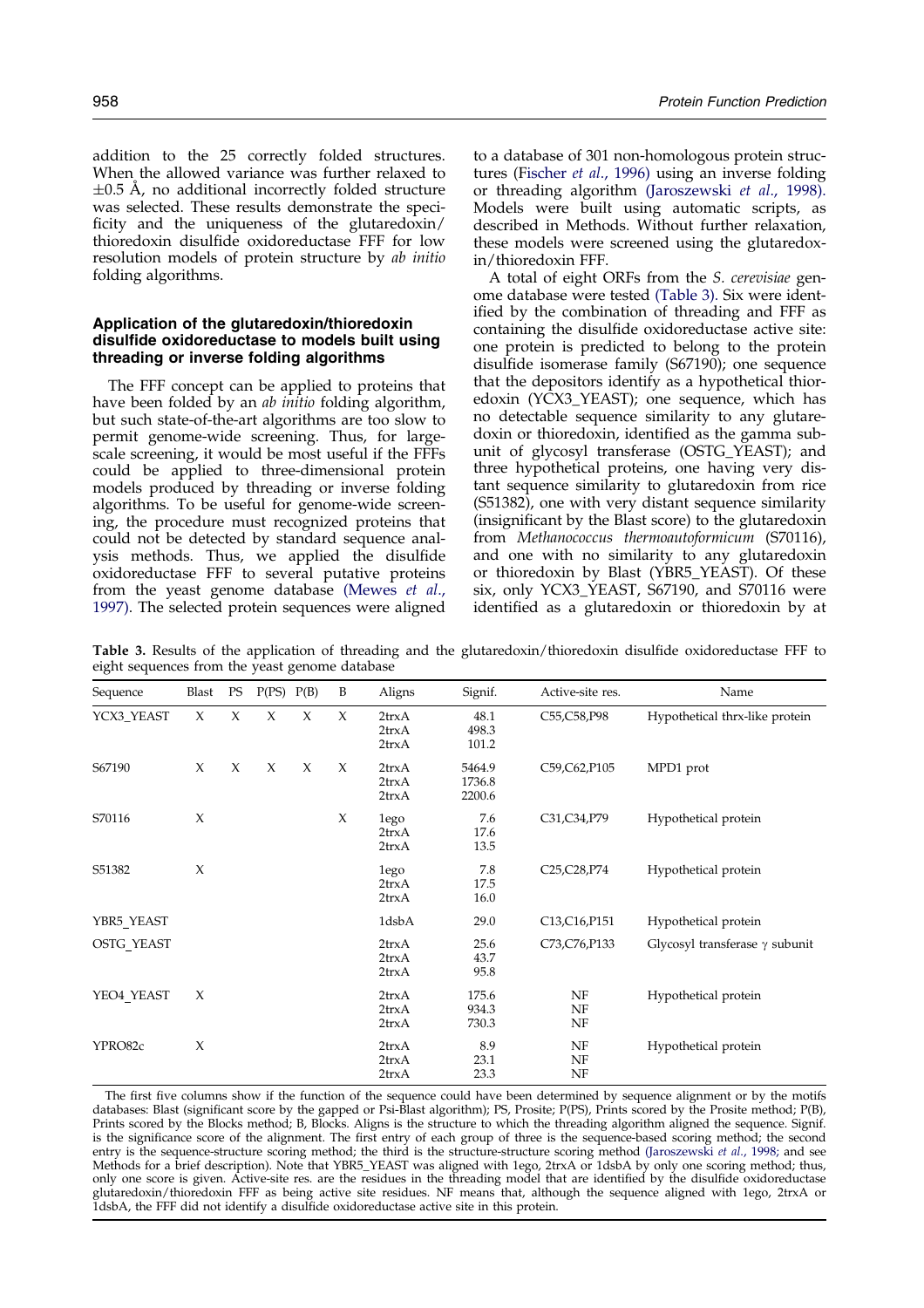<span id="page-10-0"></span>least one of the motif databases. Two additional sequences, YEO4\_YEAST and YPRO82c, were identified by the threading algorithm as having the glutaredoxin or thioredoxin structure, but were not identified by the FFF as containing the oxidoreductase active site. Both of these sequences exhibit identifiable sequence similarity to glutaredoxins or thioredoxins by the Blast algorithm [\(Table](#page-9-0) 3).

The threading algorithm [\(Jaroszewski](#page-18-0) et al., [1998\)](#page-18-0) aligns the sequences of all eight of these ORFs to the structure of either 1ego (E. coli glutaredoxin (Xia et al., [1992\)\),](#page-19-0) 2trx, chain A (E. coli thioredoxin (Katti et al., [1990\)\),](#page-18-0) or 1dsb, chain A (E. coli protein disulfide isomerase [\(Martin](#page-18-0) et al., 1993)) from a database of 301 non-homologous proteins [\(Fischer](#page-17-0) *et al.*, 1996). The alignment fit is strong, as seven of the eight sequences were matched to 1ego, 2trx or 1dsb by all three scoring methods used to assess the significance of the threading results [\(Table](#page-9-0) 3). For comparison, the significance scores reported in [Table](#page-9-0) 3 can be compared to the distribution of significance scores for all yeast sequences that aligned to 2trx, chain A (Figure 5). Models were built based on the sequence-to-structure alignments and were screened with the FFF. Sixteen of the models (one model for each scoring method for YCX3\_YEAST, S67190, S70116, S51382, YBR5\_YEAST and OSTG\_YEAST) were found to have the disulfide oxidoreductase active site described by the distances-only FFF. The residues predicted to be in the active sites of these proteins are listed in [Table](#page-9-0) 3.

This result is remarkable when one considers that the sequence similarity between these proteins is virtually non-existent. Several examples are shown in [Figure](#page-11-0) 6. In one case (S70116), standard multiple sequence alignments even fail to correctly align the proposed active-site residues when the sequences are aligned with each other [\(Figure](#page-11-0) 6B). The Prosite, Prints and Blocks motif databases variously classify these proteins [\(Table](#page-9-0) 3). One sequence (S570116) is recognized only by the Blocks database; another sequence (S51382) is not recognized by any of these sequence motif databases. Furthermore, BLAST sequence alignment algorithms do not find a match for YBR5\_YEAST or OSTG\_YEAST to any glutaredoxins or thioredoxins. Thus, the result for these two sequences stands as a prediction of activity based on the disulfide oxidoreductase glutaredoxin/thioredoxin FFF.

Finally, it must be shown that not all sequences recognized by the threading algorithm contain the disulfide oxidoreductase active site. In theory, threading algorithms should recognize structure only; consequently, they should be able to recognize proteins with similar structures, but that do not have the same function. Such proteins are termed topological cousins. The FFF should allow us to distinguish between functionally related proteins and topological cousins. Two of the sequences (YEO4\_YEAST and YPRO82c) are found to align with 2trx, chain A, by all three scoring methods used by the threading algorithm [\(Table](#page-9-0) 3). Com-



Figure 5. The distribution of significance scores for all sequences from the yeast genome that aligned with 2trx, chain A, by the threading algorithm. The main graph shows the distribution for significance scores of 1 to 200; the inset graph shows the distribution for all significance scores. Comparison of scores presented in [Table](#page-9-0) 3 and this histogram shows that sequences found to contain the disulfide oxidoreductase active site and those that do not contain the active site have similar significance scores. Thus, application of the FFF allows us to automatically distinguish between proteins with similar active sites and those that are topological cousins. The threading algorithm and three different scoring methods (filled, open and cross-hatched bars) are described in detail by [Jaroszewski](#page-18-0) et al. (1998) and briefly described in Methods.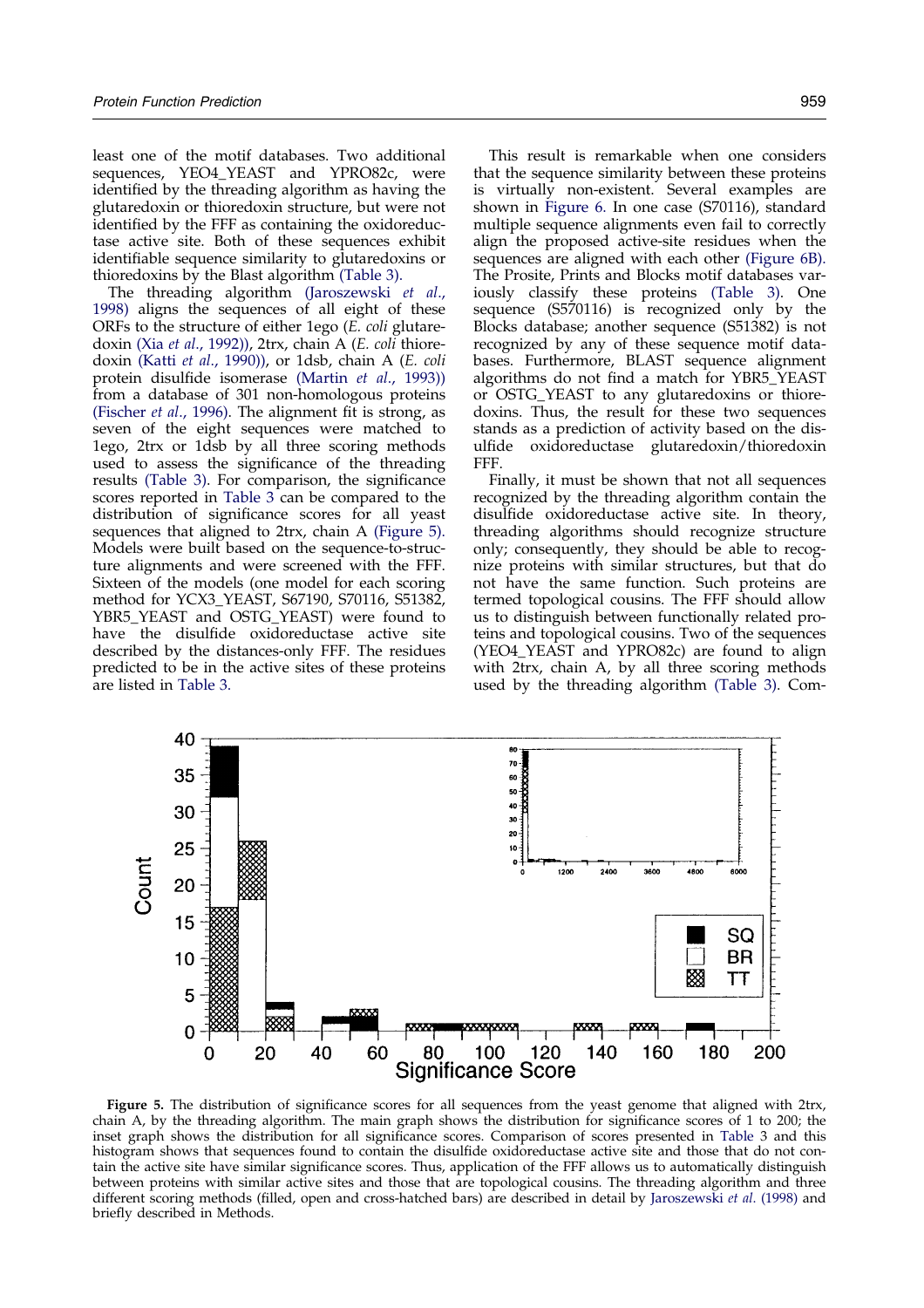<span id="page-11-0"></span> $\overline{\mathbf{A}}$  $\overline{1}$ 50  $\ldots \ldots \ldots$  MQTVIFGRSG CPYCVRA.KD LAEKLSNE.. GLR1  $ECOLI$  ........  $551382$ MSAF VTKAEEMIKS HPYFOLSASW CPDCVYANS. IWNKLNV.. MLRAFRCSIH TSRVLLHDAG VKLTFFSKPN CGLCDQAKEV IDDVFERKEF S70116  $100$ GLR1\_ECOLI RDD...FQYQ YVDIRAEGIT KEDLQQKAGK PVETVPQIFV D..QQHIGGY QDKVFVFDIG SLPRNEQEKW RIAFQKVVGS R. . NLPTIVV N. . GKFWGTE  $551382$ HNKAVSLEIV NITDRRNAKW WKEY...... . CFDIPVLHI EKVGDPKSCT S70116 123  $\mathtt{GLR1\_ECOLI}$ TDFAAWVKEN LDA. SOLHRFEAKG TLEEELTKIG LLP S51382 KILHFLEEDD ISDKIRRMQS R. S70116 50 R  $\mathbf{1}$ THIO ECOLI ......... .... $S$ DK IIHLTDDSFD TDVLKADGAI ..................................SDK IIHLTDDSFD TDVLKADGAI<br>MLFYKPVMR MAVRPLKSIR FQSSYTSITK LTNLTEF... RNLIKQNDKL. YCX3\_YEAST MLFLNIIKLL LGLFIMNEVK AQNFYDSDPH ISELTPKSFD KAIHNTNYTS ...MSAFVT KAEEMIKSHE S51382 S70116 .......... .......... ........... M LRAFRCSIHT SRVLLHDAGV 100 THIO\_ECOLI LVDFWA.... EWCGPCK.MI APILDEI.AD EYQGKLTVAK LNIDQNPG.. YCX3\_YEAST VIDFYA.... TWCGPCK.MM QPHLTKL.IQ AYPD...VRF VKCDVDES.. LVEFYA.... PWCGHCK.KL SSTFRKA.AK RLDGVVQVAA VNCDLNKN. S67190 YFQLSA.... SWCPDCV.YA NSIWNKLNVQ DKVFVFDIGS LPRNEQEKWR<br>KLTFFSKPNC GLCDQAKEVI DDVFERKEFH NKAVSLEIVN ITDRRNAKWW S51382 \$70116 THIO\_ECOLI TA..PKYGIR GIPTLLL... FKNGEVAATK VGALSKGQLK EFLDANLA.. YCX3\_YEAST PDIAKECEVT AMPTFVL... GKDGQLIGKI IGANPTALEK GIKDL. FALCARYDVN GFFTLMV... FRPPKIDLSK PIDNAKKSFS AHANEVYSGA<br>IAFOKVVGSR NLPTLMV... FRPPKIDLSK PIDNAKKSFS AHANEVYSGA<br>IAFOKVVGSR NLPTLVVNGK FWGTESOLHR FEAKGTLEEE LTKIGLLP.. S67190 \$51382 KEYC..FDIP VLHIEKVGDP KSCTKILHFL EEDDISDKIR RMQSR.... S70116

Figure 6. Sequence alignment of four proteins from the Saccharomyces cerevisiae genome with each other and with the target structures 1ego (Xia et al., 1992; GLRl\_ ECOLI) and 2trx [\(Katti](#page-18-0) et al., 1990; THIO ECOLI; see [Table](#page-9-0) 3. The threading program matched S51382 and S70116, both hypothetical proteins, to 1ego (A); the threading program matched YCX3\_YEAST, a hypothetical thioredoxin-like protein, S67190, a protein that is predicted to be related to the protein disulfide isomerases, S51382 and S70116 to 2trx (B). (Different scoring functions matched S51382 and S70116 to different templates, thus they are shown in both alignments; see Table 3). In B, only the first 150 residues of  $S67190$  that align with 2trx are shown. The cysteine and proline residues identified by the FFF as being part of the disulfide oxidoreductase active site (see [Figure](#page-7-0) 4A and [Table](#page-8-0) 2) are shown in bold type. Alignments were produced by the Pileup multiple sequence alignment program (Wisconsin package, [Version](#page-18-0) 8, 1994, Genetics Computer Group) using the standard parameters.

parison of the scores reported in [Table](#page-9-0) 3 to the distribution of scores shown in [Figure](#page-10-0) 5 demonstrates that these are relatively strong structural predictions. Furthermore, both of these putative proteins are found to align to thioredoxins by the BLAST algorithm [\(Table](#page-9-0) 3), although the significance score of these sequence alignments is not high. However, the disulfide oxidoreductase FFF does not find the correct active site in the three-dimensional models. Analysis of the sequences by hand after the fact demonstrates that neither sequence has the CXXC sequence characteristic of the active site of this family, thus it is unlikely that these proteins would demonstrate the oxidoreductase activity. We have thus shown that not all proteins that align with

1ego, 2trx or 1dsb by the threading algorithm exhibit the disulfide oxidoreductase active site.

Taken together, these results demonstrate that models produced by threading algorithms are sufficient for application of the FFF to the identification of active sites in proteins. Application of the FFF idea is an automatic method for distinguishing between functionally related proteins and topological cousins. These results suggest a means for large-scale functional analysis of the genome databases using the sequence-to-structurefunction paradigm.

## Development of a FFF for the  $T_1$  ribonuclease protein family

To show that the FFF concept is applicable to other active sites besides the glutaredoxin/thioredoxin disulfide oxidoreductase active site, a FFF was built for the active site of the  $T_1$  ribonuclease family. The  $T_1$  ribonucleases are a family of proteins that include a number of ribonucleases such as  $T_1$ ,  $T_2$ ,  $U_2$  and  $F_1$ , and the distantly related family of fungal ribotoxins. These proteins are endoribonucleases that are generally specific for purine, particularly guanine, bases [\(Steyaert,](#page-18-0) 1997).

The catalytic mechanism of the  $T_1$  ribonucleases has been well studied (for a review, see [Steyaert,](#page-18-0) [1997\).](#page-18-0) Two histidines and a glutamic acid residue are essential for the nucleophilic displacement of the phosphate atoms. A tyrosine, a phenylalanine (or another large hydrophobic residue) and an arginine residue are responsible for stabilizing the transition state of the reaction. These catalytic residues are located on various strands across one face of a  $\beta$ -sheet. They are highlighted in the multiple sequence alignment of  $T_1$  ribonucleases shown in [Figure](#page-12-0) 7A, and their proximity in three-dimensional space is shown in [Figure](#page-12-0) 7B. Neither Prosite, Prints nor Blocks provides a sequence signature with which to identify this family.

An analysis of three  $T_1$  ribonucleases whose structures have been solved (1rms, [Nonaka](#page-18-0) et al., [1993;](#page-18-0) 1fus, [Vassylyev](#page-18-0) et al., 1993; and 1rtu, [Noguchi](#page-18-0) et al., 1995) shows that the location of the active-site residues in three-dimensional space is very well conserved. Thus, a FFF based on the distances between appropriate  $\alpha$ -carbon atoms was developed from these distances, plus or minus a small variance. The exact values used to create the FFF and the distances and variances for the FFF itself are given in [Table](#page-8-0) 2.

#### Application of the  $T_1$  ribonuclease FFF to "exact" protein structures

When applied to three-dimensional structures, the  $T_1$  ribonuclease FFF was implemented in three stages: first the structure is searched for the residue triad involved in nucleophilic displacement (His-His-Glu); second, the structure is searched for the residue triad involved in transition state stabilization (Tyr-Hydrophobic-Arg); third, if both triads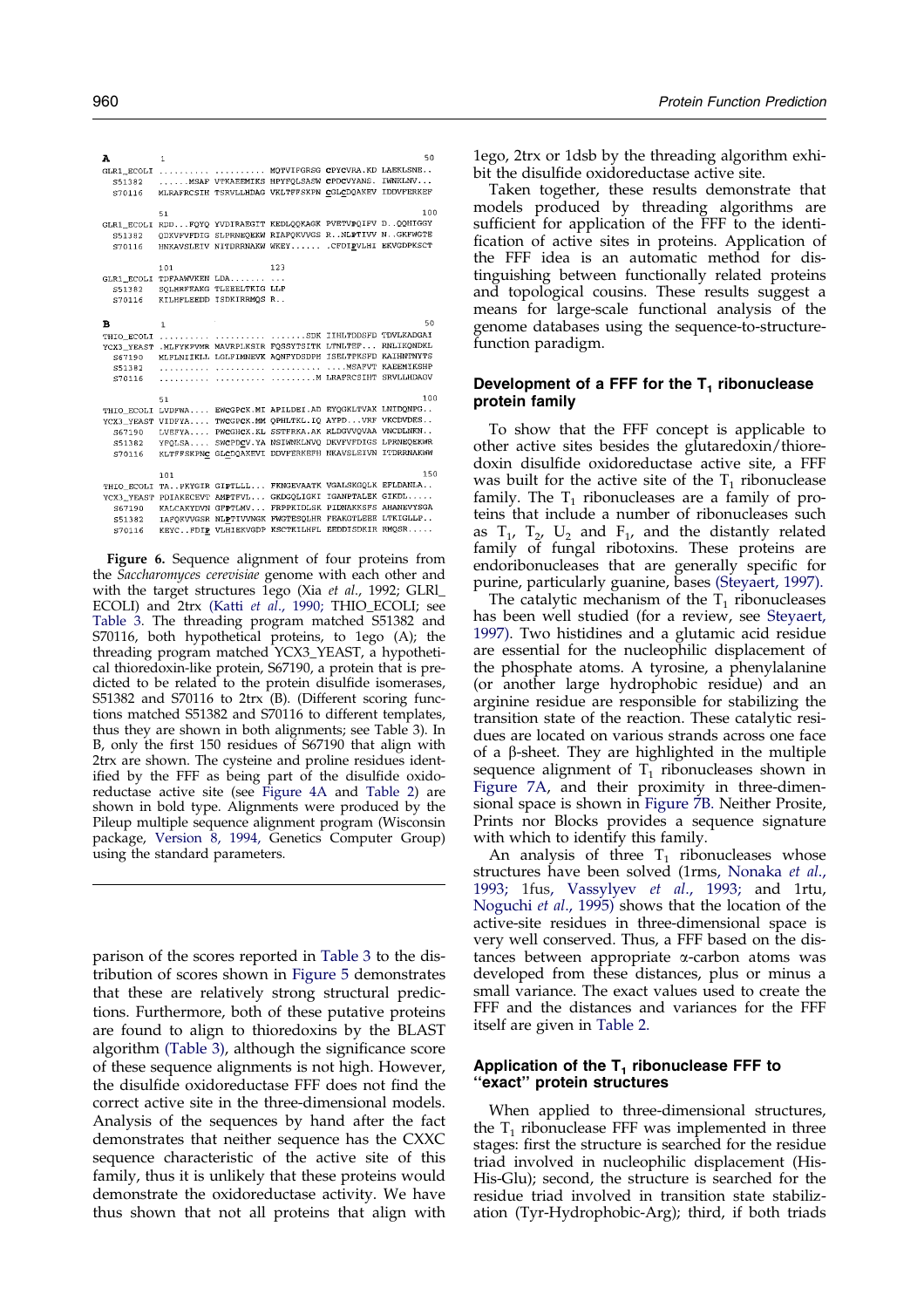<span id="page-12-0"></span> $\overline{A}$ 

182<br>RNT1\_ASPOR VVFNENNQ.L AGVITHTGAS G.NNFVECT. ..<br>RNF1\_FUSMO VVINTNCE.Y AGAITHTGAS G.NNFVGCSG TN RNTI\_ASPOR WYNENNO, LAGVITHTGAS G.NNFVECT.<br>
RNTI\_ASPOR WYNENNO, LAGVITHTGAS G.NNFVECT.<br>
RNTI\_FUSMO VVINTNCE.Y AGAITHTGAS G.DDFVACSS TR<br>
RNMS\_ASPSA VIFNIODE.LAGVITHTGAS G.DDFVACSS S.<br>
RNG2\_JSTSP VIYOTNIGER CATVTHTGAS G.DDFV RNCL\_ASPCL VIYTYPNKVF CGIVANTREN Q.GDLKLCSH<br>RNMG\_ASPCL VIYTYPNKVF CGIVANQRGN Q.GDLRLCSH

 $10<sub>0</sub>$ 

150



Figure 7. A, Sequence alignment of nine ribonucleases and three ribotoxins in the  $T_1$  family. The first nine sequences are ribonucleases; the last three are ribotoxins with their leader sequences attached (RNAS\_ASPGI, a-sarcin; RNCL\_ASPCL, clavin; RNMG\_ASPRE, restrictocin). The six residues involved in the catalytic mechanism are shown in bold. The first four sequences are those found in the PDB database and were used to cre-ate or to test the FFF (see [Tables](#page-8-0) 2 and [4\).](#page-13-0) The other  $T_1$ ribonucleases were found by searching the SwissProt32 database (Bairoch & [Apweiler,](#page-17-0) 1996) with BLAST

are found, the relative positions of the two triads are checked based only on the distances between a-carbon atoms. Application of the FFF to the 364 non-homologous PDB protein structures yields only one structure that contains both residue triads in the correct juxtapositions: 9rnt [\(Matinez-Oyane](#page-18-0)del *et al.*, [1991\),](#page-18-0) the only true positive in the test data set. Increasing the allowed variation for each distance by  $\pm 0.5$  Å yields no additional protein, demonstrating that this FFF is specific for structures of the  $T_1$  ribonuclease family solved to atomic resolution, even when the distance restraints are made increasingly fuzzy.

#### Application of the  $T_1$  ribonuclease FFF on low-to-moderate resolution protein models

To test the applicability of the  $T_1$  ribonuclease FFF to inexact, predicted models, the nine ribonuclease sequences listed in [Table](#page-13-0) 4 and Figure 7A were threaded through 301 non-homologous proteins, as described in Methods. All nine sequences were matched as the highest score to the 9rnt structure by all three scoring methods. Models were built for all 27 (nine sequences times three scoring methods) sequence-to-structure alignments and all 27 models were screened by the  $T_1$  ribonuclease FFF. All 27 models were found to contain both  $T_1$ ribonuclease active-site triads in the correct locations in the structure [\(Table](#page-9-0) 3).

To test the method on more distantly related sequences, models of three ribotoxin sequences were built. Ribotoxins are a small family of proteins found in the Aspergillus fungi family. They cleave RNA in the ribosome, thus inactivating the ribosome and ultimately killing the cell [\(Kao](#page-18-0) & [Davies,](#page-18-0) 1995). The RNA cleavage is carried out by a mechanism quite similar to that found in the  $T_1$  ribonucleases [\(Campos-Olivas](#page-17-0) et al., 1996). The

[\(Altschul](#page-16-0) et al., 1990) using RNT1\_ASPOR as the search sequence. The ribonucleases were selected as the most significant matches to RNT1\_ASPOR. All sequences, both ribonucleases and ribotoxins, were aligned using the Pileup multiple sequence alignment tool from the Wisconsin GCG package. B, A view looking along the approximate plane of the  $\beta$ -sheet that contains the active site of 9rnt [\(Martinez-Oyanedel](#page-18-0) et al., 1991). The His-His-Glu involved in nucleophilic displacement are shown as magenta ball and stick models; the Tyr-Hydrophobic-Arg side-chains involved in transition state stabilization are shown as light green ball and stick models. The strands of the sheet (as identified by the crystallographer) are shown as a light blue ribbon. The set of  $\alpha$ -carbon distances that define the FFF corresponding to the His-His-Glu distances are indicated by the magenta lines and the corresponding distances for those residues involved in transition state stabilization are shown by green lines. Comparison of A and B shows that the active-site residues are close in threedimensional space, but not close in the one-dimensional sequence.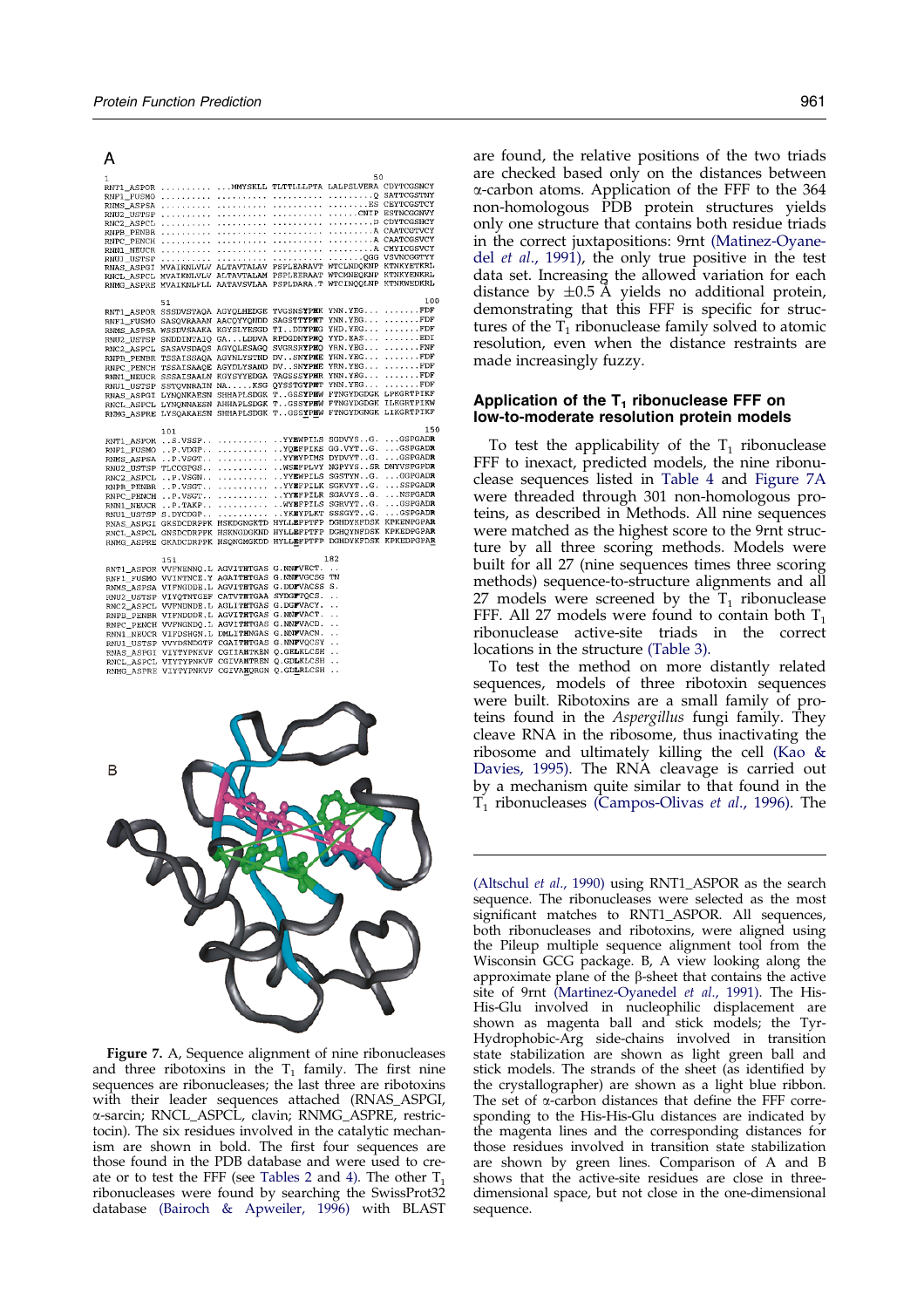Sequence Signif. Signif. Active-site Res. (H H E Y Phob R) RNT1\_ASPOR (9rnt) 132104. 645277, 4334 40 92 58 38 100 77 RNF1\_FUSMO (1fus) 2358, 6673, 428 30 90 57 37 98 75 RNMS ASPSA (1rms) 12586, 38926, 1244 39 91 57 37 99 76<br>RNU2 USTSP (1rtu) 122, 332, 61.0 41 101 62 39 110 85 RNU2 USTSP (1rtu) 122, 332, 61.0 41 101 62 39 110 85 RNC2\_ASPCL 18638, 88768, 1321 40 92 58 38 100 77 RNPB\_PENBR 6650, 26930, 810 38 90 56 36 98 75<br>
RNPC\_PENCH 5977, 21676, 764 38 90 56 36 98 75<br>
RNN1\_NEUCR 11840, 47527, 946 40 92 58 38 100 7 81 5977, 21676, 764 38 90 56 36 98 75<br>11840, 47527, 946 40 92 58 38 100 7 11840, 47527, 946 40 92 58 38 100 77<br>677, 1690, 132 37 92 57 35 100 76 RNU1 USTSP 677, 1690, 132 37 92 57 35 100 76 RNAS ASPGI (a-sarcin) 26.4, 72.5, 14.8 77 164 123 75 172 148 RNCL ASPCL (clavin) 26.1, 82.2, 13.3 77 164 123 75 172 148 RNMG ASPRE (restrictocin) 21.1, 91.2, 15.8 76 163 122 74 171 147

<span id="page-13-0"></span>Table 4. Results of application of threading and the  $T_1$  ribonuclease FFF to nine ribonuclease sequences from various organisms and three ribotoxin sequences from the Aspergillus fungi family

Signif. is the significance score of the alignment. The first entry of the group of three is the sequence-based scoring method; the second entry is the sequence-structure scoring method; the third is the structure-structure scoring method. All sequences aligned with the 9rnt structure. Active-site res. are the residues in the threading model that are identified by the RNA hydrolysis  $T_1$  ribonuclease FFF as being active-site residues. The first group (H H E) is the triad involved in the nucleophilic catalysis; the second group (Y Phob R) is involved in transition state stabilization (see the text for more details). For the ribotoxins, the residue numbering includes the leader sequence, as shown in [Figure](#page-12-0) 7A.

three selected ribotoxins, a-sarcin (RNAS\_ASPGI), clavin (RNCL\_ASPCL) and restrictocin (mitogillin, RNMG\_ASPRE), can be aligned with the  $T_1$  ribonucleases by multiple sequence alignment algorithms [\(Figure](#page-12-0) 7A), but the degree of sequence identity between the ribotoxins and the  $T_1$  ribonucleases is quite low (less than 35% pairwise sequence identity). Furthermore, a Blast [\(Altschul](#page-16-0) et al., [1990\)](#page-16-0) search of SwissProt [\(Bairoch](#page-16-0) & [Apweiler,](#page-16-0) 1996) using the sequence of 9rnt as the search sequence does not yield any of these ribotoxin sequences. The structure of restrictocin [\(Yang](#page-19-0) & [Moffat,](#page-19-0) 1996) was solved and recently released; that of  $\alpha$ -sarcin [\(Campos-Olivas](#page-17-0) *et al.*, 1996) was solved, but has not yet been released to the public databases.

The three ribotoxin sequences, including their signal sequences, were threaded through 301 nonhomologous protein structures [\(Fischer](#page-17-0) et al., 1996). As with the  $T_1$  ribonucleases, each ribotoxin sequence aligned with 9rnt as the highest-scoring sequence by all three scoring methods, although the alignment scores were much lower than those for the  $T_1$  ribonucleases themselves (Table 4). Nine models (three sequences times three scoring methods) were built based on the sequence-tostructure alignments produced by the threading program. All nine models contained both the nucleophilic and the transition state stabilization triads and were recognized by the  $T_1$  ribonuclease FFF. The identified active-site residues are presented in Table 4. This result again demonstrates that models of distantly related proteins can be built on sequence-to-structure alignments produced by a threading algorithm. Active sites within these low-to-moderate resolution models can be recognized by the FFF.

None of the  $T_1$  ribonuclease sequences has yet been folded by the MONSSTER algorithm; however, as a control, this FFF was tested on a database of correctly and incorrectly folded structures produced by MONSSTER and used to test the glutaredoxin/thioredoxin FFF. None of these structures was found to contain the  $T_1$  RNase active site, even when the allowed variance in the distance was uniformly increased by  $\pm 0.5$  Å over those variances shown in [Table](#page-8-0) 2.

## **Discussion**

With the advent of the genome sequencing projects, the number of known protein sequences is exponentially increasing; however, the sequence of a protein is virtually useless without some knowledge of both its structure and its function. The most common methods for predicting protein function from sequence are to look for homologous proteins in the sequence databases by standard sequence alignment protocols, or to look for local sequence signatures that match those found in the appropriate functional databases such as Prosite, Blocks and Prints.

Here, we have demonstrated the utility of a new method for predicting protein function based on the three-dimensional structure of the active site. This method is based on the sequence-to-structureto-function paradigm, because the structure of the protein is first predicted from its sequence, then the active site of the protein is identified in the predicted model. We have shown here that active-site descriptors, termed FFFs, work to identify the active-site residues both in high-resolution (exact) and low-to-moderate resolution (inexact or predicted) protein structures.

#### Advantages of using geometric descriptors to identify protein active sites

Because the method is based on three-dimensional structures of protein active sites, it has the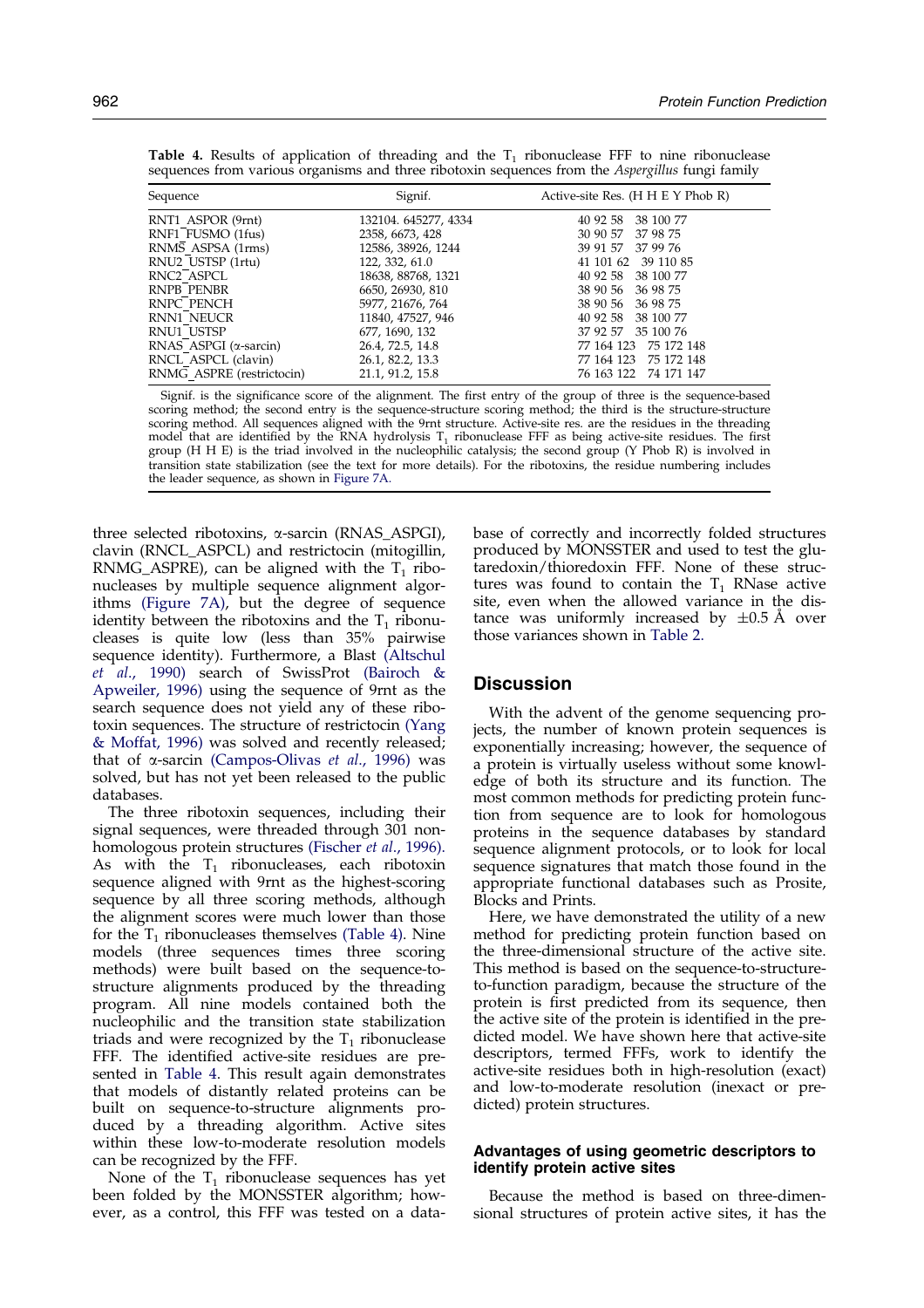following advantages (each is discussed in further detail in the following paragraphs): (1) it is applicable even when the degree of sequence identity between two proteins is not significant; (2) it can, in principle, treat the case of proteins having two different global folds, but similar sites and associated function; (3) it distinguishes between proteins with similar folds (topological cousins) and those that belong to a given functional family; and (4) in addition to assigning a given protein to a functional family, the method produces a map or model of the protein active site.

The examples presented in the Introduction suggest that functionally important residues are often non-local in sequence and important functional relationships cannot always be extracted from standard sequence comparisons. As the sequence and structural databases grow ever larger, examples such as these will become increasingly more common. Motif databases such as Prosite [\(Bairoch](#page-16-0) et al., 1995), Blocks [\(Henikoff](#page-17-0) & [Henikoff,](#page-17-0) 1991) and Prints [\(Attwood](#page-16-0) & Beck, 1994; [Attwood](#page-16-0) et al., 1994, 1997), while very powerful, are limited in scope because they are restricted to one-dimensional sequence information. FFFs, because they are based on the three-dimensional structure of the active site, should be able to identify the similar function in these families, as was shown here for the oxidoreductase activity of the glutaredoxin/thioredoxin family [\(Table](#page-9-0) 3) and the  $\overline{R}NA$  hydrolytic activity of the T<sub>1</sub> ribonucleases [\(Table](#page-13-0) 4). We have shown several cases where the FFF was able to identify an active site when the sequence identity between the two sequences was in the twilight zone. We have predicted the active site and associated activity in one case where the sequence identity is insignificant and the function is not identified by Prosite, Prints or Blocks. Finally, we predicted the activity in two cases where neither BLAST nor the motif databases predict the glutaredoxin/thioredoxin active site [\(Table](#page-9-0) 3).

In the extreme case, however, two proteins might have similar active sites even though their tertiary structures are completely different, as found for the mammalian and bacterial serine proteases [\(Branden](#page-17-0) & Tooze, 1991). In such a case, sequence alignment or local sequence signatures would be unable to recognize the functional similarity. The method presented here has the advantage that it should be able to recognize the activesite similarity in such cases. Such cases will be examined in the future.

The third advantage of the method is that it can distinguish between topological cousins and proteins having similar function. The number of known folds is not increasing as quickly as the number of solved structures. For instance, the structural family of the  $\alpha/\beta$  barrel proteins is quite large; however, the members of this family can have quite disparate functions. This has led some researchers to suggest that there are a limited number of protein folds [\(Godzik,](#page-17-0) 1997; Holm & [Sander,](#page-17-0) [1997a;](#page-17-0) [Orengo](#page-18-0) et al., 1994; [Wang,](#page-19-0) 1996), a statement

that bodes well for prediction of protein structure by threading or inverse folding-based approaches. However, while this observation might increase the chances of predicting a structure *via* threading, it decreases our ability to predict the function of that same protein *via* threading. If many different proteins with differing functions fold into similar structures, simple structure prediction will tell us nothing whatsoever about the function of the protein. The results for YEO4\_YEAST and YPRO82c demonstrate that the FFF can provide a method for automatic distinction between functionally related and topological cousins. Thus, a library of FFFs would greatly expand the utility of current threading algorithms and allow us to predict protein function, as well as structure, via threading approaches.

Use of the sequence-to-structure-to-function paradigm for prediction of protein function confers one further set of advantages: the predicted structure produces a model of the protein and the FFF identifies the exact location of the active site in both the sequence and its predicted structure. In contrast, standard sequence analysis methods, being inherently one-dimensional, do not automatically provide a model of the active site. Once the protein's function is predicted by sequence homology, a model of the active site can be built by homology modeling based on the sequence alignment, provided that the structure of a related protein is known. In the FFF paradigm, the procedure is inverted: first, a model structure is built, then it is scanned for possible location of the active site. Once the location of the active site is identified, the active site and the model can be further studied for possible similarities to or differences from other active sites of the same protein family. For example, once a predicted structure is identified as having the redoxin disulfide oxidoreductase activity, the structure can be analyzed in more detail to see if it belongs to the thioredoxin or the glutaredoxin subfamilies or to another, as yet unidentified, subfamily. Examples of active-site residues predicted by the FFFs described here are presented in [Tables](#page-8-0) 3 and [4.](#page-9-0) Finally, the sequence whose function is newly assigned can now be used to scan the sequence databases for other homologous sequences that are compatible with the predicted function.

## Disadvantages of using geometric descriptors for identifying protein active sites

The FFF approach suffers from several disadvantages. First, a structure of the protein must be available. This is not as great a disadvantage as it might seem, because we have shown here that low-resolution models produced by current prediction algorithms are still useful for active-site prediction using this method. Protein structure prediction tools and algorithms will only improve, but even at this stage, useful models can still be produced. A second disadvantage is that the resulting model might actually be incorrect, i.e. it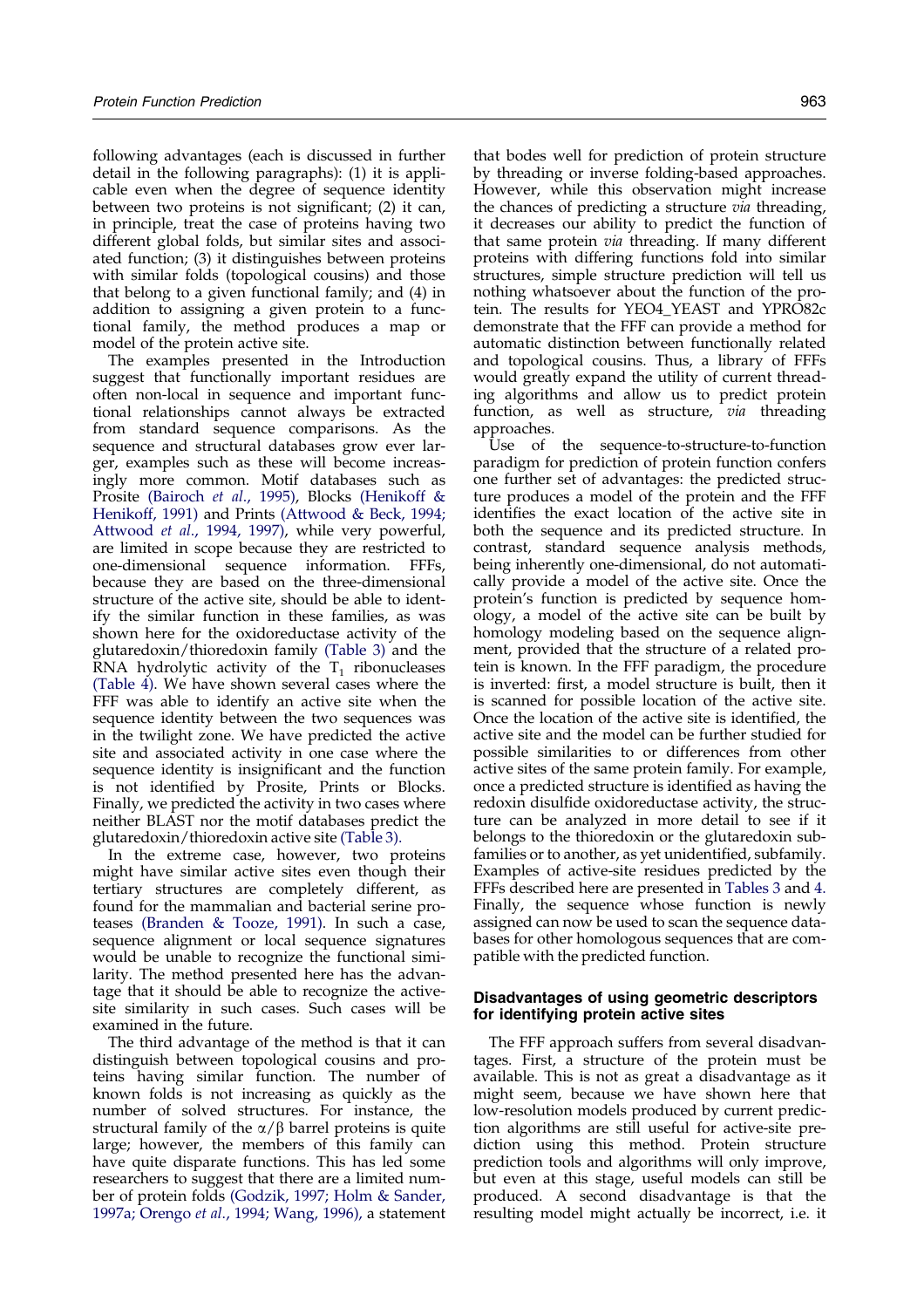is misfolded, either globally or locally. Such an incorrect structure could cause misidentification of an active site, with either a false positive or a false negative result, depending on the particular case. As the method is further tested, such situations will undoubtedly be observed. The final and major disadvantage is that the active site responsible for the protein's function must have been previously observed and studied. Otherwise, using the current method, it is not possible to build a FFF. However, we will start by building a library of FFFs with the many active sites that have been well studied and whose structures are known. Even if our approach is limited to previously identified active sites, the ability to predict proteins that have these active sites will still be very useful and will extend the limits of function prediction from sequence much further into the twilight zone.

# Conclusions and Future Directions

Here, we have shown that simple, relaxed geometric and conformational descriptors (FFFs) of the active sites of proteins are sufficient to select proteins containing specific activities from a large set of high-resolution models. We have shown that the two developed FFFs are specific for low-resolution models created either by ab initio folding algorithms or by threading algorithms. Finally, we have presented an example where the FFF predicts the function of two proteins from the yeast genome whose structures were predicted by a threading algorithm and whose function could not be identified by local signature databases or by Blast. This work increases the utility of the genomic sequence databases and demonstrates that predicted models, even those at low resolution, can be used for protein function prediction. Thus, it paves the way for the functional screening of the genomic databases based on the sequence-to-structure-to-function paradigm, provided that the active-site geometry and conformation is found in a previously solved structure.

In the future, we plan to expand the library of FFFs to include many more active sites, focusing on those activities that are not easily identifiable by local sequence motifs. We will include the peptide hydrolytic active site of the serine proteases in the expanded FFF library to show that FFFs can identify similar active sites even when the global fold is completely different. The threading results presented here suggest that screening of complete genomes for function might be feasible, and this, too, will be attempted. Analysis of complete genomes will provide more detailed analysis on the success and failure rate of this method.

# Methods

#### Description of how to build an FFF

The FFFs are built from the three-dimensional structural arrangements of functionally important residues on the basis of the biochemistry of the known function. These geometric descriptors should be inherently more exact than local sequence signatures, because they encode structural as well as minimal sequence information and, thus, they will be more descriptive of the actual chemistry involved in the protein function. A general outline of how to build a FFF is shown in [Figure](#page-6-0) 3.

The first step is to perform a literature search to gather biochemical evidence about which residues are functionally important. Next, a series of functionally related proteins with known structures are selected. These putative functionally important residues are superimposed in space, and their relative geometries (distances, angles) between a-carbon atoms and side-chain centers of mass are recorded. Common secondary structures are identified, if there is evidence in the literature for the importance of such conformations. Structural superposition and multiple sequence alignment can help identify other residues that might be important, but these should be used only if experimental evidence suggests a functional significance. The procedure is iterative. After identification of conserved residues, another literature search can be done to analyze the relative functional importance of these conserved residues and structures. We aim to use only those residues shown to be functionally important or conserved across a large set of proteins exhibiting the activity of interest.

Once a set of geometric and conformational constraints for a specific function has been identified, they are implemented in the form of a computer algorithm. The program searches experimentally determined protein structures from the protein structural databank [\(Abola](#page-16-0) et al., 1987) for sets of residues that satisfy the specified constraints. The constraints are implemented stepwise, so that structures that are eliminated by each criterion can be evaluated at each step along the way. If the constraint set misses any proteins known to exhibit the function under investigation, the structure of the missed protein is analyzed and the FFF modified. If the FFF selects proteins that are not known to display the function, then the structure of these "false positive" examples is compared to the known functional sites. Again, the FFF is modified to eliminate the false positives, although some false positives could prove to be interesting if they identify a previously unrecognized activity in a protein.

At this stage, a tentative FFF is generated that can be applied to structures of varying quality [\(Figure](#page-6-0) 3). While the FFF is initially tuned to high-resolution structures, it might be loosened to accommodate ambiguities inherent in lower-resolution models. Ideally, such fuzziness should not degrade the performance on high-resolution structures. Thus, the extent of fuzziness is ascertained by the performance on exact (i.e. a set of high-resolution) structures and on low-resolution models of known structure.

Using this method, FFFs were created for the disulfide oxidoreductase activity of the glutaredoxin/thioredoxin family and the RNA hydrolytic activity of the  $T_1$  ribonuclease family. The information from the literature about the enzymatic reaction mechanism used to create these FFFs is described in Results. For the disulfide oxidoreductase FFF, 1aaz chains A and B [\(Eklund](#page-17-0) et al., 1992), 1dsb chain A [\(Martin](#page-18-0) et al., 1993) and 4trx [\(Forman-Kay](#page-17-0)  $et al., 1990$ ) were used to define the active-site geometric information. For the  $T_1$  ribonuclease FFF, 1rtu [\(Noguchi](#page-18-0) et al., [1995\),](#page-18-0) 1fus [\(Vassylyev](#page-18-0) et al., 1993) and 1rms [\(Nonaka](#page-18-0) et al., 1993) were used to define the active site.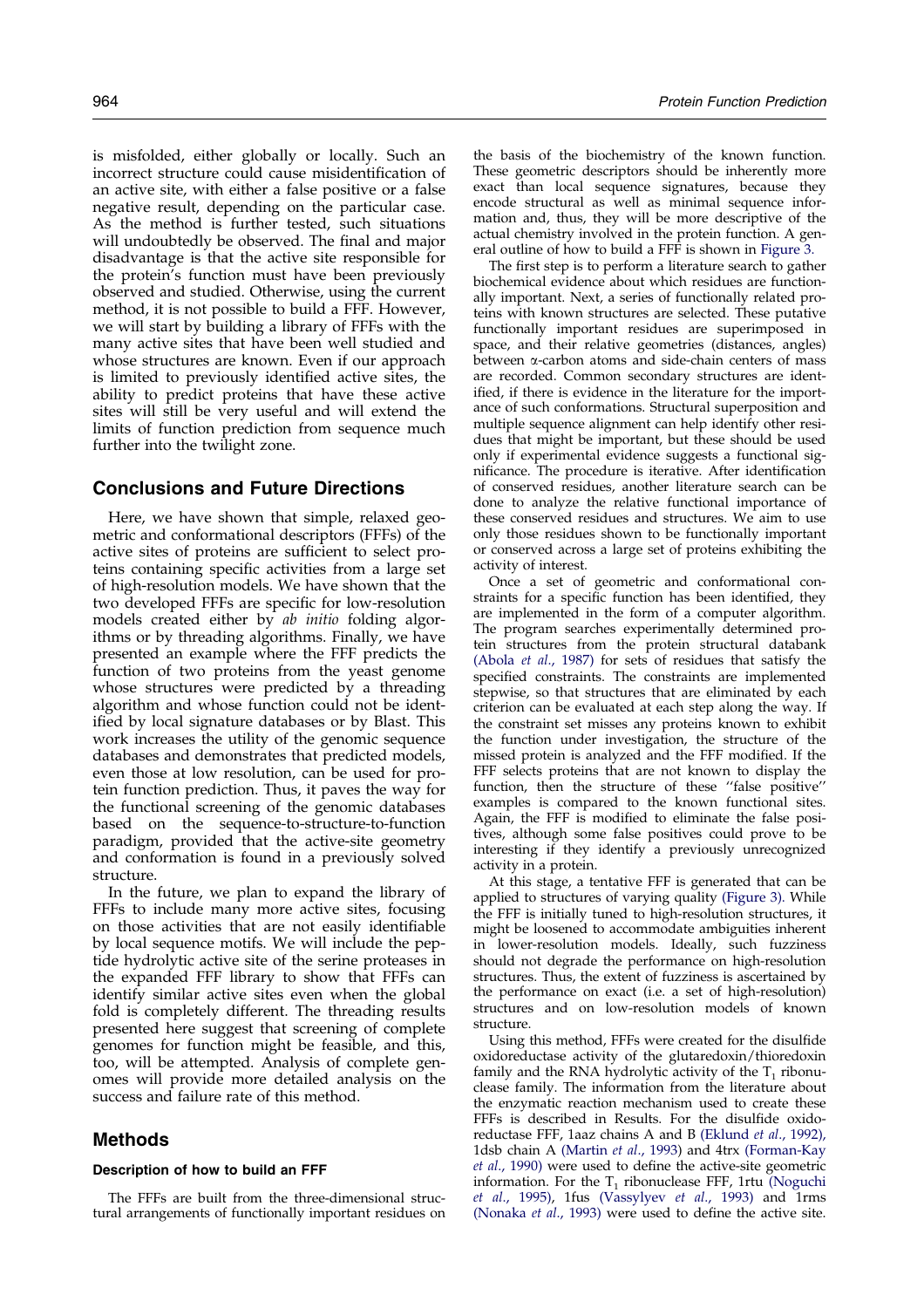<span id="page-16-0"></span>The final  $\alpha$ -carbon to  $\alpha$ -carbon distances and their allowed variances that describe the final FFFs are compiled in [Table](#page-8-0) 2. Most often, these distances are similar to the average distances for proteins used to define the FFF and the allowed variance correlates with the standard deviation (see [Table](#page-8-0) 2 for examples). The FFFs themselves and their application to actual and predicted structures are described in more detail in Results.

#### Description of the threading or inverse folding algorithm

In an inverse folding approach, one "threads" a probe sequence through different template structures and attempts to find the most compatible structure for a given sequence. The threading program used here is that created and distributed by Godzik and co-workers [\(Jaroszewski](#page-18-0) et al., 1998). Briefly, the sequence-to-structure alignments are performed by a "local-global" version of the Smith-Waterman algorithm [\(Waterman,](#page-19-0) [1995\).](#page-19-0) The alignments are then ranked by three different scoring methods [\(Jaroszewski](#page-18-0) et al., 1998). The first, SQ, is based on a sequence-sequence type of scoring. In this sequence-based method, the Gonnet mutation matrix was used to optimize gap penalties, as described by Vogt and Argos (Vogt et al., [1995\).](#page-18-0) The second method, BR, is a sequence-structure scoring method that is based on the pseudo-energy from the probe sequence ``mounted'' in the structural environment in the template structure. The pseudo-energy term reflects the statistical propensity of successive amino acid pairs (from the probe sequence) to be found in particular secondary structures within the template structure. The third method, TT, is a structure-structure scoring method, whereby information from the known template structure is compared to the predicted secondary structure of the probe sequence. The secondary structure prediction scheme for the probe sequence was the nearest-neighbor algorithm (L. Rychlewski & A. Godzik, unpublished). The version used here achieves an average three-state prediction accuracy of 74%.

Once we have computed scores for the sequence-tostructure alignments, the statistical significance of each score must be determined. To determine this significance, the distribution of scores is fit to an extreme value distribution and the raw score is compared to the chance of obtaining the same score when comparing two unrelated sequences, as described by Godzik and co-workers [\(Jaroszewski](#page-18-0) et al., 1998). [Tables](#page-9-0) 3 and [4](#page-13-0) report the significance score of the top sequence-to-structure alignments, rather than the raw score.

Once the alignment of the probe sequence-to-template structure has been determined, a three-dimensional model must be built. Scripts utilizing the automatic modeling tools provided by Modeller4 (Sali & [Blundell,](#page-18-0) 1993) were developed (L. Jaroszewski, K. Pawlowski & A. Godzik, unpublished). These scripts automatically produce all-atom coordinate files for the three-dimensional model built from the sequence-to-structure alignment provided by the threading algorithm. The FFF was applied directly to these structures without any further enhancement, energy calculations or molecular mechanics simulations of the model.

#### Description of MONSSTER, the ab initio folding algorithm

Some predicted structures were produced using a method for the ab initio prediction of protein structures

at low resolution [\(Ortiz](#page-18-0) et al., 1998; [Skolnick](#page-18-0) et al., 1997). Predicted structures used for the FFF analysis were taken directly from the set of correctly and incorrectly folded proteins produced by this procedure. Briefly, the procedure can be divided into two parts: restraint derivation using information extracted from multiple sequence alignment and structure assembly/refinement using an improved version of the MONSSTER algorithm, which uses a high coordination lattice-based  $C^{\alpha}$  rep-resentation for the folding of proteins [\(Skolnick](#page-18-0) et al., [1997\),](#page-18-0) modified to incorporate the expected accuracy and precision of the predicted tertiary restraints [\(Ortiz](#page-18-0) et al., [1998\).](#page-18-0)

For each protein sequence, 10 to 40 independent simulated annealing simulations from a fully extended initial conformation were carried out (assembly runs). Structures were then clustered and all low-energy structures were subjected to low-temperature, isothermal refinement. The predicted fold is that of lowest average energy. The FFFs were tested on a series of correctly and incorrectly folded structures produced during the assembly and isothermal runs for proteins 1ego [\(Xia](#page-19-0) et al., [1992\),](#page-19-0) 1poh (Jia et al., [1993\),](#page-18-0) 1ubq [\(Vijay-Kumar](#page-18-0) et al., [1987\)](#page-18-0) and 1cis [\(Osmark](#page-18-0) et al., 1993).

## Acknowledgments

The authors thank A. Godzik and A. Ortiz for stimulating discussions. This work was supported, in part, by a grant from Johnson and Johnson. J.S.F. gratefully acknowledges the hospitality of The Scripps Research Institute during her sabbatical leave.

## References

- Abola, E. E., Bernstein, F. C., Bryant, S. H., Koetzle, T. F. & Weng, J. (1987). Protein Data Bank in Crystallographic Databases-Information Content, Software Systems, Scientific Application (Allen, F. H., Bergerhoff, G. & Sievers, R., eds), Data Commission of the International Union of Crystallography, Bonn, Cambridge, Chester.
- Altschul, S. F., Gish, W., Miller, W., Myers, E. W. & Lipman, D. J. (1990). Basic local alignment search tool. J. Mol. Biol. 215, 403-410.
- Aszodi, A., Gradwell, M. J. & Taylor, W. R. (1995). Global fold determination from a small number of distance restraints. *J. Mol. Biol.* **251**, 308-326.
- Attwood, T. K. & Beck, M. E. (1994). PRINTS-a protein motif fingerprint database. Protein Eng. 7, 841-848.
- Attwood, T. K., Beck, M. E., Bleasby, A. J. & Parry-Smith, D. J. (1994). PRINTS-a database of protein motif fingerprints. Nucl. Acids Res. 22, 3590-3596.
- Attwood, T. K., Beck, M. E., Bleasby, A. J., Degtyarenki, K., Michie, A. D. & Parry-Smith, D. J. (1997). Novel developments with the PRINTS protein fingerprint database. Nucl. Acids Res. 25, 212-216.
- Bairoch, A. & Apweiler, R. (1996). The SWISS-PROT protein sequence data bank and its new supplement TREMBL. Nucl. Acids Res. **24**, 21–25.
- Bairoch, A., Bucher, P. & Hofmann, K. (1995). The PRO-SITE database, its status in 1995. Nucl. Acids Res. 24, 189-196.
- Biniszkiewicz, D., Cesnaviciene, E. & Shub, D. A. (1994). Self-splicing group I intron in cyanobacterial initiator methionine tRNA: evidence for lateral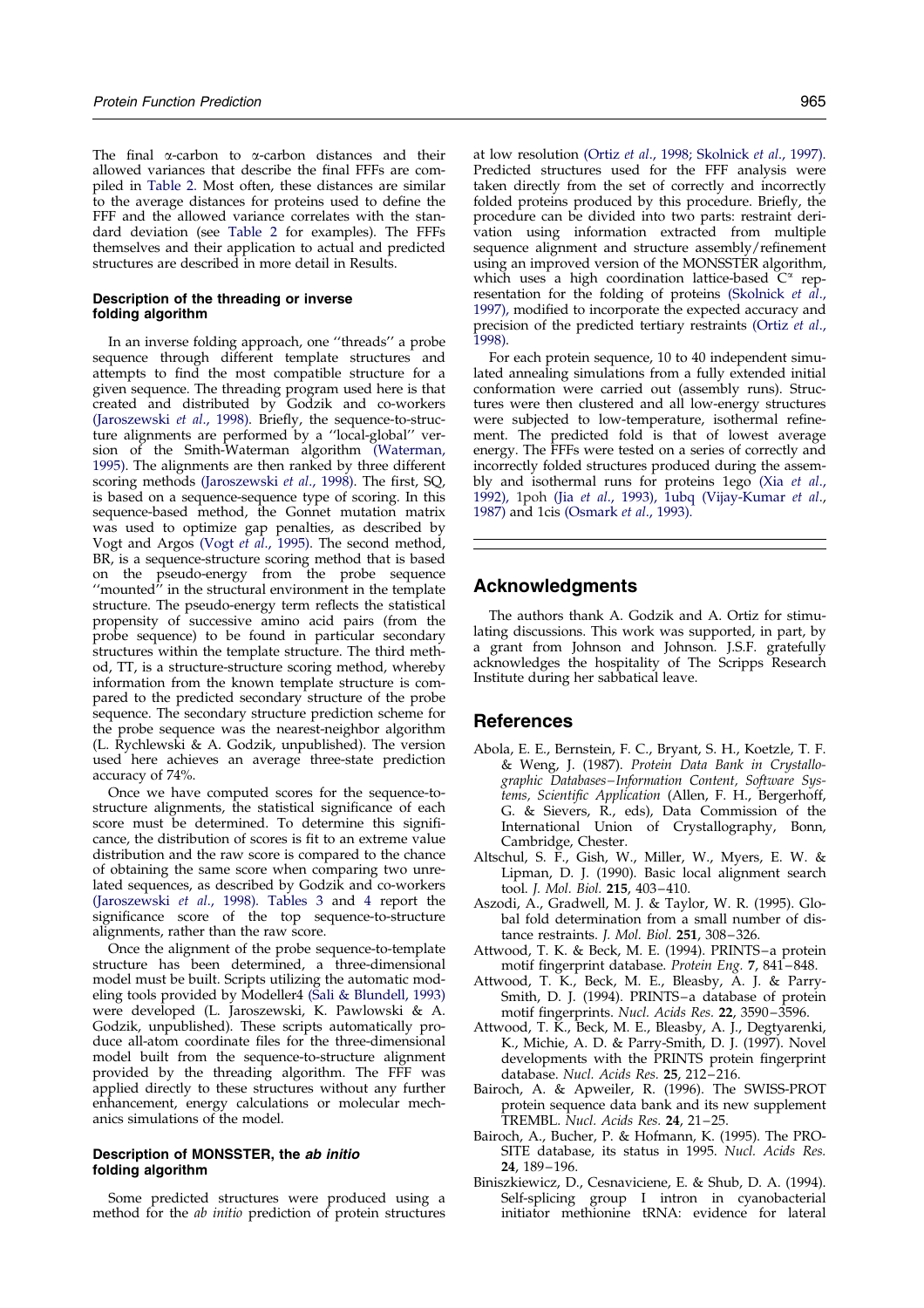<span id="page-17-0"></span>transfer of introns in bacteria. EMBO J. 13, 4629– 4635.

- Blattner, F. R., Plunkett, I., Bloch, C. A., Perna, N. T., Burland, V., Riley, M., Collado-Vides, J., Glasner, J. D., Rode, C. K., Mayhew, G. F., Gregor, J., Davis, N. W., Kirkpatrick, H. A., Goeden, M. A., Rose, D. J., Mau, B. & Shao, Y. (1997). The complete genome sequence of Escherichia coli K-12. Science, 277,  $1453 - 1462.$
- Bleasby, A. J., Adrigg, D. & Attwood, T. K. (1994). OWL-a non-redundant, composite protein sequence database. Nucl. Acids Res. 22, 3574-3577.
- Branden, C. & Tooze, J. (1991). Introduction to Protein Structure, Garland Publishing, Inc., New York.
- Bult, C. J., White, O., Olsen, G. J., Zhou, L., Fleischmann, R. D., Sutton, G. G., Blake, J. A., Fitzgerald, L. M., Clayton, R. A., Gocayne, J. D., Kerlavage, A. R., Dougherty, B. A., Tomb, J. F., Adams, M. D., Reich, C. I., Overbeek, R., Kirkness, E. F., Weinstock, K. G., Merrick, J. M., Glodek, A. & Scott, J. L. (1996). Complete genome sequence of the methanogenic archaeon, Methanococcus jannaschii. Science, 273, 1058-1073.
- Bushweller, J. H., Aslund, F., Wuthrich, K. & Holmgren, A. (1992). Structural and functional characterization of the mutant *Escherichia coli* glutaredoxin (C14-S) and its mixed disulfide with glutathione. Biochemistry, 13, 9288-9293.
- Campos-Olivas, R., Bruix, M., Santoro, J., Pozo, A. M. D., Lacadena, J., Gavilanes, J. G. & Rico, M. (1996). Structural basis for the catalytic mechanism and substrate specificity of the ribonuclease alpha-sarcin. FEBS Letters, 399, 163-165.
- Collins, F. & Galas, D. (1993). A new five-year plan for the U.S. Human Genome Project. Science, 262, 43-46.
- Day, C. L., Anderson, B. F., Tweedie, J. W. & Baker, E. N. (1993). Structure of the recombinant N-terminal lobe of human lactoferrin at  $2.0 \text{ Å}$  resolution. J. Mol. Biol. 232, 1084-1100.
- Deisenhofer, J., Epp, O., Sinning, I. & Michel, H. (1995). Crystallographic refinement at 2.3 Å resolution and refined model of the photosynthetic reaction centre from Rhodopseudomonas viridis. J. Mol. Biol. 246, 429-457.
- Delseny, M., Cooke, R., Raynal, M. & Grellet, F. (1997). The Arabidopsis thaliana cDNA sequencing projects. FEBS Letters, 405, 129-132.
- Dujon, B. (1996). The yeast genome project: what did we learn? Trends Genet. 12, 263-270.
- Dyson, H. J., Jeng, M. F., Tennant, L. L., Slaby, I., Lindell, M., Dui, D. S., Kuprin, S. & Holmgren, A. (1997). Effects of buried charged groups on cysteine thiol ionization and reactivity in Escherichia coli thioredoxin: structural and functional characterization of mutants of Asp16 and Lys57. Biochemistry,  $36.2622 - 2636.$
- Eklund, H., Ingelman, M., Soderberg, B. O., Uhlin, T., Nordlund, P., Nikkola, M., Sonnerstam, U., Joelson, T. & Petratos, K. (1992). Structure of oxidized bacteriophage T4 glutaredoxin (thioredoxin). Refinement of native and mutant proteins. J. Mol. Biol. 228, 596-618.
- Fischer, D., Rice, D., Bowie, J. U. & Eisenberg, D. (1996). Assigning amino acid sequences to 3-dimensional protein folds. FASEB J. 10, 126-136.
- Fleischmann, R. D., Adams, M. D., White, O., Clayton, R. A., Kirkness, E. F., Kerlavage, A. R., Bult, C. J., Tomb, J. F., Dougherty, B. A., Merrick, J. M.,

McKenney, K., Sutton, G., FitzHugh, W., Field, C., Gocayne, J. D., Scott, J., Shirley, R., Liu, L.-I., Glodek, A., Kelley, J. M., Weidman, J. F., Phillips, C. A., Spriggs, J., Hedblom, E., Cotton, M. D., Utterback, T. R., Hanna, M. C., Nguyen, D. T., Saudek, D. M., Brandon, R. C., Fine, L. D., Fritchman, J. L., Geoghagen, N. S. M., Gnehm, C. L., McDonald, L. A., Small, K. V., Fraser, C. M., Smith, H. O. & Venter, J. C. (1995). Whole-genome random sequencing and assembly of Haemophilus influenzae Rd. Science, 269, 496-512.

- Forman-Kay, J. D., Clore, G. M. & Gronenborn, A. M. (1990). Studies on the solution conformation of human thioredoxin using heteronuclear <sup>15</sup>N-<sup>1</sup>H nuclear magnetic resonance spectroscopy. Biochemis $try. 29. 1566 - 1572.$
- Fraser, C. M., Gocayne, J. D., White, O., Adams, M. D., Clayton, R. A., Fleischmann, R. D., Bult, C. J., Kerlavage, A. R., Sutton, G., Kelley, J. M., Fritchman, J. L., Weidman, J. F., Small, K. V., Sandusky, M., Fuhrmann, J., Nguyen, D., Utterback, T. R., Saudek, D. M., Phillips, C. A., Merrick, J. M., Tomb, J.-F., Dougherty, B. A., Bott, K. F., Hu, D.-C., Lucier, T. S., Peterson, S. N., Smith, H. O. C. A., Hutchison, I. & Venter, J. C. (1995). The minimal gene complement of  $Myco$ plasma genitalium. Science,  $270$ ,  $397-403$ .
- Friesner, R. & Gunn, J. R. (1996). Computational studies of protein folding. Annu. Rev. Biophys. Biomol. Struct. 25, 315-342.
- Fromont-Racine, M., Rain, J. C. & Legrain, P. (1997). Toward a functional analysis of the yeast genome through exhaustive two-hybrid screens. Nature Genet. 16, 277-282.
- Gibbs, R. (1995). Pressing ahead with human genome sequencing. Nature Genet. 11, 121-125.
- Godzik, A. (1997). Counting and classifying possible protein folds. Trends Biotech. 15, 147-151.
- Goldberg, J., Huang, H. B., Kwon, Y. G., Greengard, P., Nairn, A. C. & Kuriyan, J. (1995). Three-dimensional structure of the catalytic subunit of protein serine/threonine phosphatase-1. Nature, 376, 745-753.
- Hellinga, H. W. & Richards, F. M. (1991). Construction of new ligand binding sites in proteins of known structure. I. Computer-aided modeling of sites with pre-defined geometry. J. Mol. Biol. 222, 763-785.
- Hellinga, H. W., Caradonna, J. P. & Richards, F. M. (1991). Construction of new ligand binding sites in proteins of known structure. II. Grafting of a buried transition metal binding site into Escherichia coli thioredoxin. J. Mol. Biol. 222, 787-803.
- Henikoff, S. & Henikoff, J. G. (1991). Automated assembly of protein blocks for database searching. Nucl Acids Res. 19, 6565-6572.
- Himmelreich, R., Plagens, H., Hilbert, H., Reiner, B. & Herrmann, R. (1997). Comparative analysis of the genomes of the bacteria Mycoplasma pneumoniae and Mycoplasma genitalium. Nucl. Acids Res. 25, 701-712.
- Hobohm, U. & Sander, C. (1995). A sequence property approach to searching protein databases. J. Mol.  $B$ *iol*. **251**, 390 $-$ 399.
- Holm, L. & Sander, C. (1997a). Dali/FSSP classification of three-dimensional folds. Nucl. Acids Res. 25, 231-234.
- Holm, L. & Sander, C. (1997b). An evolutionary treasure: unification of a broad set of amidohydrolases related to urease. Proteins: Struct. Funct. Genet. 28,  $72 - 82.$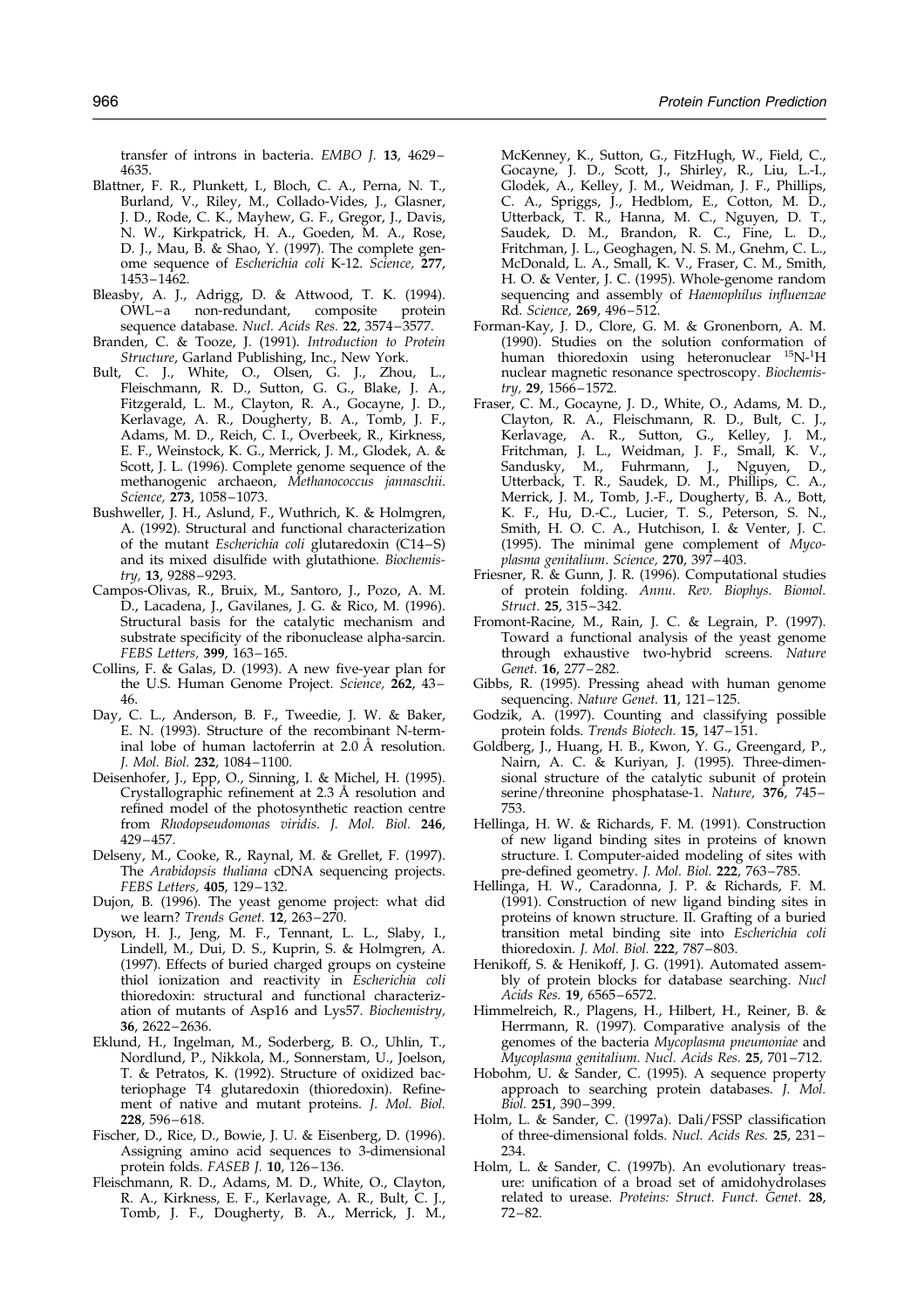- <span id="page-18-0"></span>Holmgren, A. & Aslund, F. (1995). Glutaredoxin. Methods Enzymol. 252, 283-292.
- Holmgren, A. & Bjornstedt, M. (1995). Thioredoxin and thioredoxin reductase. Methods Enzymol. 252, 199-208.
- Ito, T. & Sakaki, Y. (1996). Toward genome-wide scanning of gene expression: a functional aspect of the genome project. Essays Biochem.  $31, 11-21$ .
- Jaroszewski, L., Rychlewski, L., Zhang, B. & Godzik, A. (1998). Fold prediction by a hierarchy of sequence, threading, and modeling methods. Proteins Sci. 7, 1431-1440.
- Jia, Z., Quail, J. W., Waygood, E. B. & Delbaere, L. T. (1993). The 2.0 angstrom resolution structure of Escherichia coli histidine-containing phosphocarrier protein HPr. A redetermination. *J. Biol. Chem.* 268,  $22490 - 22501$ .
- Kao, R. & Davis, J. (1995). Fungal ribotoxins: a family of naturally engineered targeted toxins?. Biochem. Cell. Biol. 73, 1151-1159.
- Katti, S. K., LeMaster, D. M. & Eklund, H. (1990). Crystal structure of thioredoxin from Escherichia coli at 1.68 Å resolution. J. Mol. Biol. 212, 167-184.
- Katti, S. K., Robbins, A. H., Yang, Y. & Wells, W. W. (1995). Crystal structure of thioltransferase at 2.2  $\AA$ resolution. Protein Sci. 4, 1998-2005.
- Kemmink, J., Darby, N. J., Dijkstra, K., Scheek, R. M. & Creighton, T. E. (1995). Nuclear magnetic resonance characterization of the N-terminal thioredoxin-like domain of protein disulfide isomerase. Protein Sci. 4, 2587-2593.
- Kemmink, J., Darby, N. J., Dijkstra, K., Nilges, M. & Creighton, T. E. (1997). The folding catalyst protein disulfide isomerase is constructed of active and inactive thioredoxin modules. Curr. Biol. 7, 239-245.
- Kortemme, T. & Creighton, T. E. (1995). Ionisation of cysteine residues at the termini of model alpha-helical peptides. Relevance to unusual thiol  $pK_a$  values in proteins of the thioredoxin family. J. Mol. Biol.  $253, 799 - 812.$
- Kortemme, T. & Creighton, T. E. (1996). Electrostatic interactions in the active site of the N-terminal thioredoxin-like domain of protein disulfide isomerase. Biochemistry, 35, 14503-14511.
- Martin, J. L., Bardwell, J. C. & Kuriyan, J. (1993). Crystal structure of the DsbA protein required for disulphide bond formation in vivo. Nature, 365, 464-468.
- Martinez-Oyanedel, J., Choe, H.-W., Heinemann, U. & Saenger, W. (1991). Ribonuclease  $T_1$  with free recognition and catalytic site: crystal structure at  $1.5 \text{ Å}$ resolution. J. Mol. Biol. 22, 335-352.
- Mewes, H. W., Albermann, K., Bahr, M., Frishman, D., Gleissner, A., Hani, J., Heumann, K., Kleine, K., Maierl, A., Oliver, S. G., Pfeiffer, F. & Zollner, A. (1997). Overview of the yeast genome. Nature, 387,  $1 - 65.$
- Mumenthaler, C. & Braun, W. (1995). Predicting the helix packing of globular proteins by self-correcting distance geometry. Protein Sci. 4, 863–871.
- Noguchi, S., Satow, Y., Uchida, T., Sasaki, C. & Matsuzaki, T. (1995). Crystal structure of Ustilago sphaerogena ribonuclease  $U2$  at 1.8 Å resolution. Biochemistry, 34, 15583-15591.
- Nonaka, T., Mitsui, Y., Uesugi, S., Ikehara, M., Irie, M. & Nakamura, K. T. (1993). Crystal structure of ribonuclease Ms (as a ribonuclease T1 homologue) complexed with a guanylyl-3,5-cytidine analogue. Biochemistry, 32, 11825-11837.
- Orengo, C. A., Jones, D. T. & Thornton, J. M. (1994). Protein superfamilies and domain superfolds. Nature, 372, 631-634.
- Ortiz, A. R., Kolinski, A. & Skolnick, J. (1998). Fold assembly of small proteins using Monte Carlo simulations driven by restraints derived from multiple sequence alignments. J. Mol. Biol. 277, 419-448.
- Osmark, P., Sorensen, P. & Poulsen, F. M. (1993). Context dependence of protein secondary structure formation: the three-dimensional structure and stability of a hybrid between chymotrypsin inhibitor 2 and helix E from subtilisin Carlsberg. Biochemistry, 32, 11007-11014.
- Pearson, W. R. (1996). Effective protein sequence comparison. Methods Enzymol. 266, 227-258.
- Pearson, W. R. & Lipman, D. J. (1988). Improved tools for biological sequence comparison. Proc. Natl Acad. Sci, USA, 85, 2444-2448.
- Rohrer, J. & Rawlings, D. E. (1992). Sequence analysis and characterization of the mobilization region of a broad-host-range, pTF-FC2, isolated from Thiobacillus ferrooxidans. J. Bacteriol. 174, 6230-6237.
- Sali, A. & Blundell, T. L. (1993). Comparative protein modeling by satisfaction of spatial restraints. J. Mol. Biol. 234, 779-815.
- Skolnick, J., Kolinski, A. & Ortiz, A. R. (1997). MONS-STER: a method for folding globular proteins with a small number of distance restraints. J. Mol. Biol. 265, 217-241.
- Smith-Brown, M. J., Kominos, D. & Levy, R. M. (1993). Global folding of proteins using a limited number of distance constraints. Protein Eng. 6, 605-614.
- Soman, J., Iismaa, S. & Stout, C. D. (1991). Crystallographic analysis of two site-directed mutants of Azotobacter vinelandii ferredoxin. J. Biol. Chem. 266, 21558-21562.
- Srinivasan, R. & Rose, G. D. (1995). LINUS: a hierarchic procedure to predict the fold of a protein. Proteins:  $\overline{S}$ truct. Funct.  $\overline{G}$ enet. 22, 81–99.
- Steyaert, J. (1997). A decade of protein engineering on ribonuclease T1-atomic dissection of the enzymesubstrate interactions. Eur. J. Biochem. 247, 1-11.
- Sturrock, S. S. & Collins, J. F. (1993). MPsrch version 1.3. In Biocomputing Research Unit, University of Edinburgh, UK.
- Tamames, J., Casari, G., Ouzounis, C. & Valencia, A. (1997). Conserved clusters of functionally related genes in two bacterial genomes. J. Mol. Evol. 44,  $66 - 73.$
- Tauer, A. & Benner, S. A. (1997). The  $B_{12}$ -dependent ribonucleotide reductase from the archaebacterium Thermoplasma acidophila: an evolutionary solution to the ribonucleotide reductase conundrum. Proc. Natl Acad. Sci. USA, 94, 53-58.
- Vassylyev, D. G., Katayanagi, K., Ishikawa, K., Tsujimoto-Hirano, M., Danno, M., Pahler, A., Matsumoto, O., Matsushima, M., Yoshida, H. & Morikawa, K. (1993). Crystal structures of ribonuclease F1 of Fusarium moniliforme in its free form and in complex with 2' GMP. J. Mol. Biol. 230, 979-996.
- Vijay-Kumar, S., Bugg, C. E. & Cook, W. J. (1987). Structure of ubiquitin refined at  $1.8$  Å resolution. *J. Mol.* Biol. 194, 531-544.
- Vogt, G., Etzold, T. & Argos, P. (1995). An assessment of amino acid exchange matrices in aligning protein sequences: the twilight zone revisited. J. Mol. Biol. 249, 816-831.